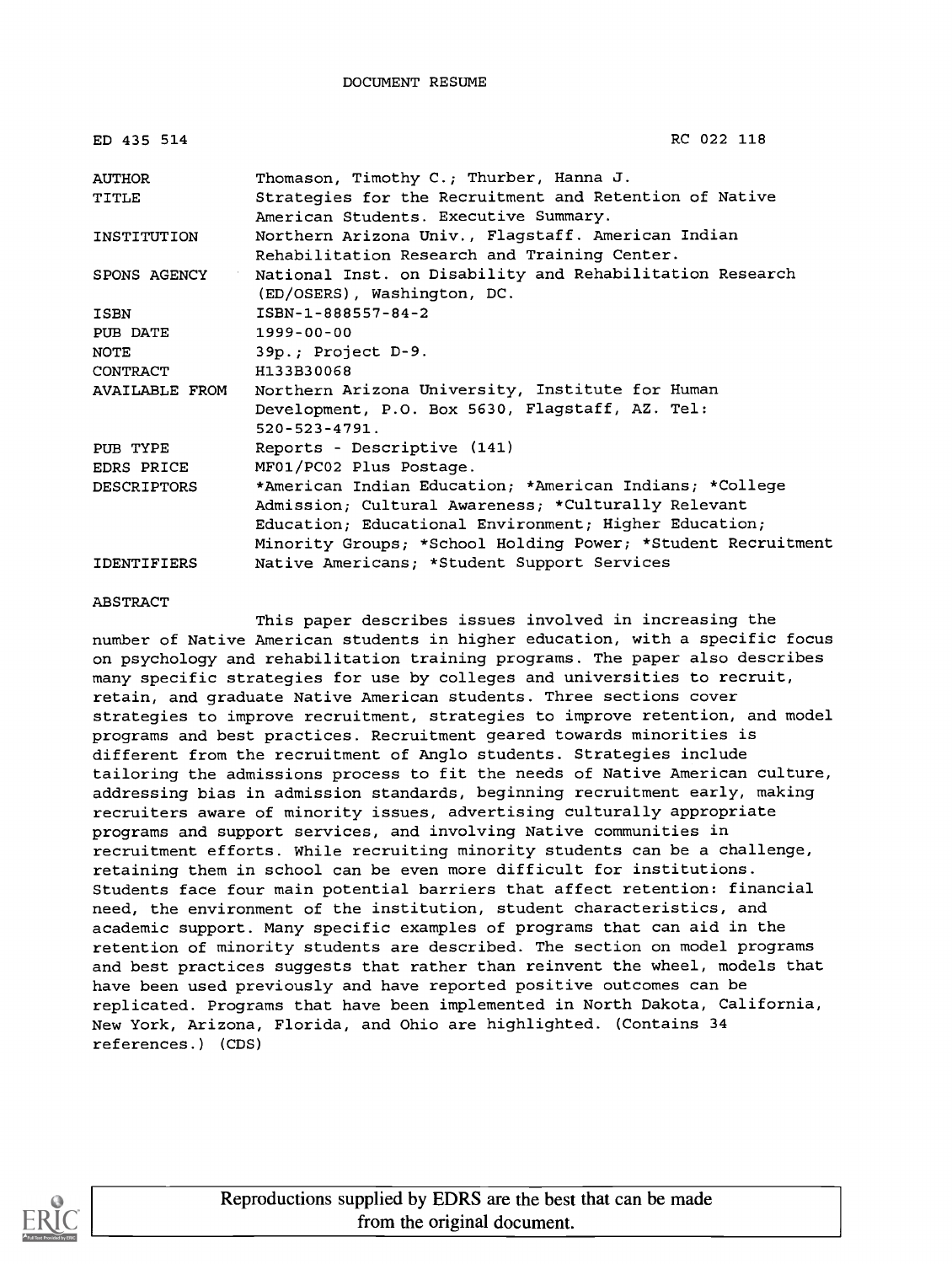# Strategies for the Recruitment and Retention of Native American Students

Executive Summary

Timothy C. Thomason, Ed.D. Hanna J. Thurber, M.A.

1999

U.S. DEPARTMENT OF EDUCATION Office of Educational Research and Improvement EDUCATIONAL RESOURCES INFORMATION CENTER (ERIC)

It his document has been reproduced as received from the Person or Organization originating it

C Minor changes have been made to improve reproduction Qualliy

e : Points of view or opinions stated in this docu-<br>- ment : do : not: necessarily -represent -official<br>- OERI position or policy

American Indian Rehabilitation Research and Training Center



Institute for Human Development University Affiliated Program P. O. Box 5630 Flagstaff, Arizona 86011

Funded by the National Institute on Disability and Rehabilitation Research (NIDRR) Office of Special Education and Rehabilitative Services, U.S. Department of Education, Washington, DC Grant No. H133B30068

The contents of this report are the responsibility of the American Indian Rehabilitation Research and Training Center and no official endorsement by the U.S. Department of Education should be inferred

Northern Arizona University is an Equal Opportunity / Affirmative Action Institution

œ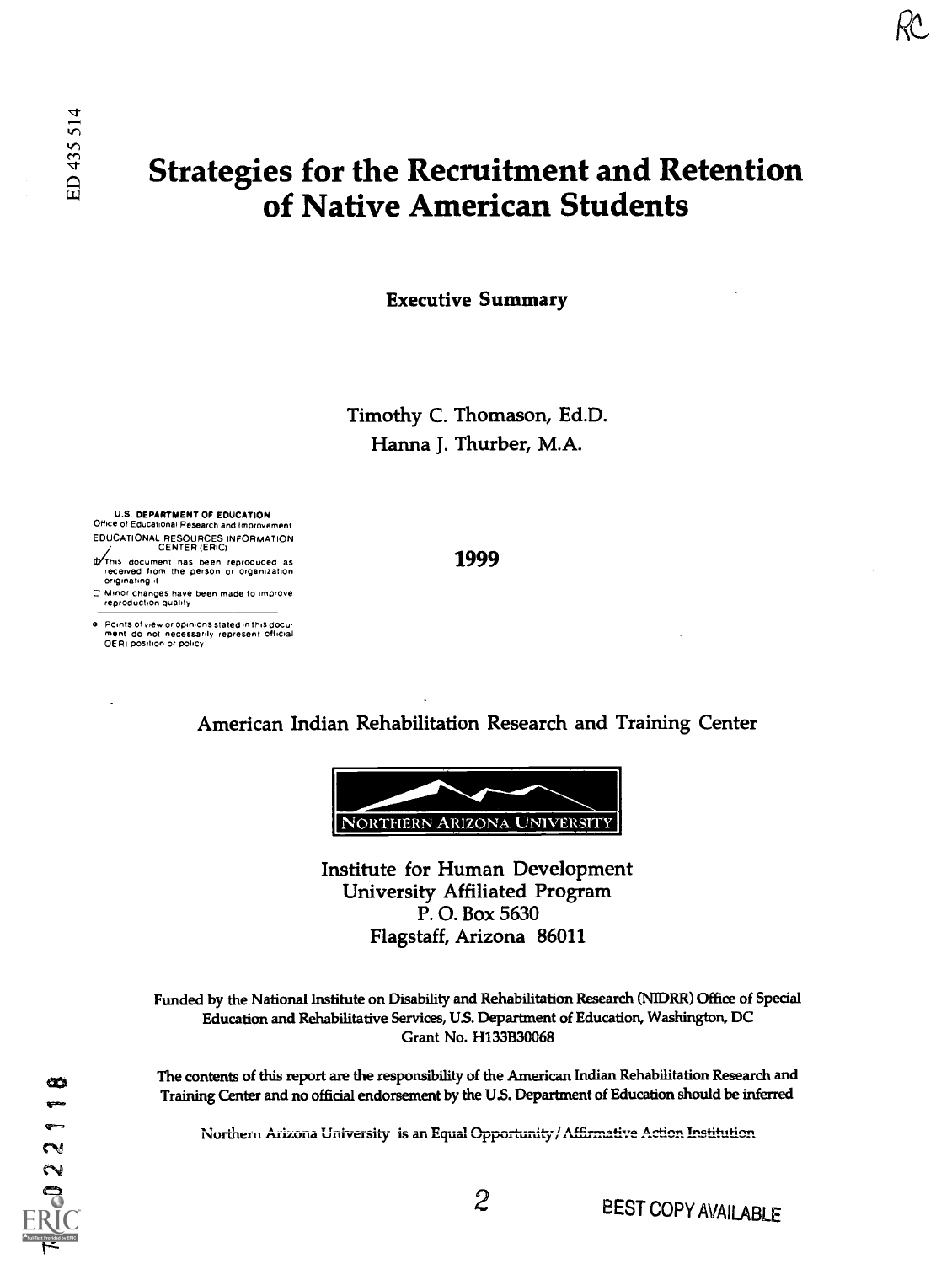## Strategies for the Recruitment and Retention of Native American Students

Executive Summary

Timothy C. Thomason, Ed.D. Hanna J. Thurber, M.A.

#### 1999

#### Project D-9

American Indian Rehabilitation and Training Center Northern Arizona University Institute for Human Development University Affiliated Program PO Box 5630 Flagstaff, AZ (520) 523-4791

ISBN: 1-888557-84-2

This report is available in alternate formats by contacting the Institute for Human Development at (520) 523-4791



 $\mathbf{3}$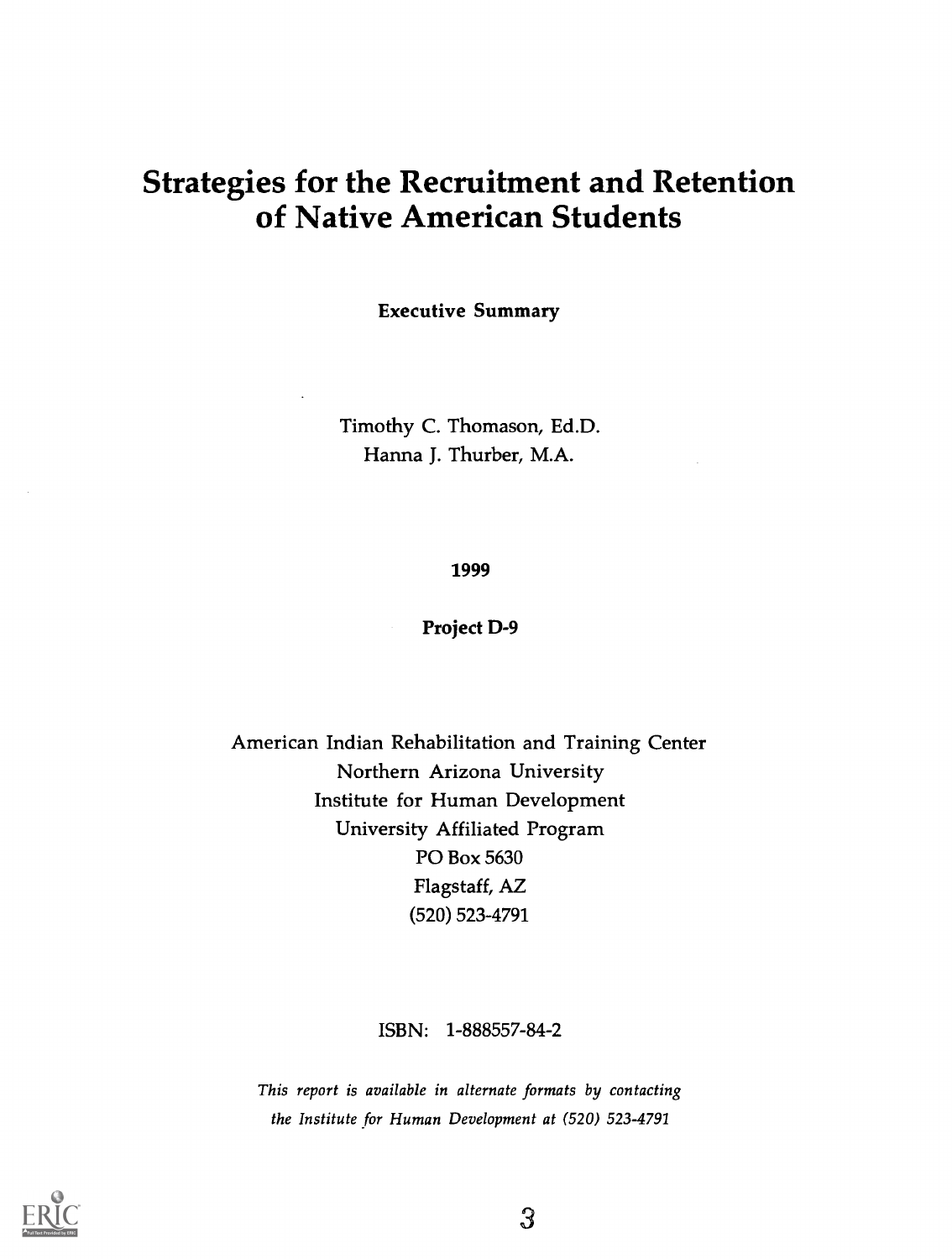## Table of Contents

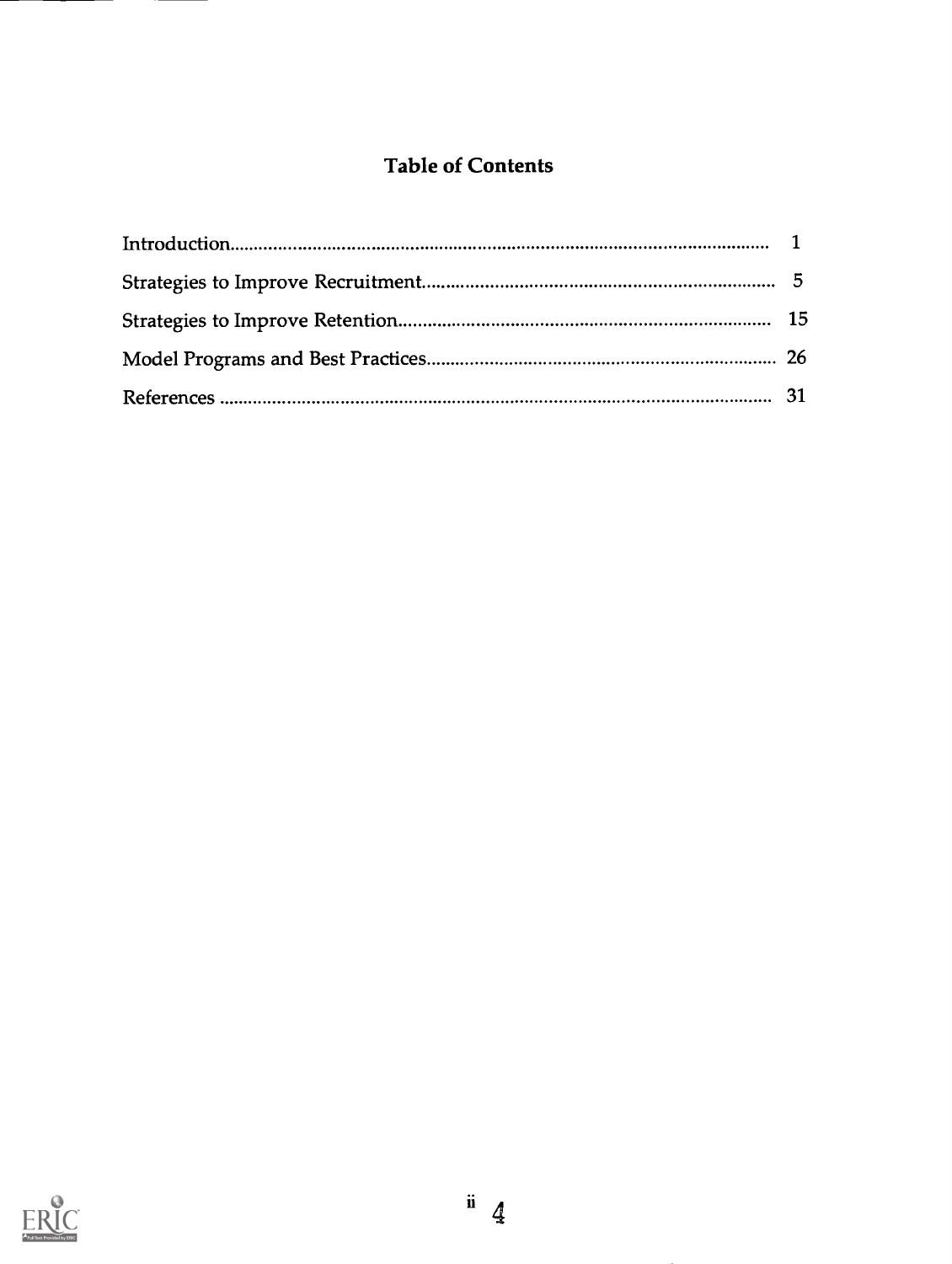### **Introduction**

The purpose of this paper is to describe the issues involved in increasing the number of Native American students in higher education, with a specific focus on psychology and rehabilitation training programs. This paper also describes many specific strategies for use by colleges and universities to recruit, retain, and graduate Native American students. It has been well established that there must be more Native American psychologists, mental health counselors, and rehabilitation counselors if the Native American population is to be served more adequately. Many of the strategies described are also applicable to other ethnic minority groups.

The general issue of improving the recruitment and retention of Native American students in higher education is complicated by the many different aspects of both the lives of the students and higher education. Cultural, familial, individual, educational, professional and financial issues all have an effect on the recruitment and retention of Native American students. The inhibiting factors may discourage minority students from pursuing higher education, and then the multicultural composition of colleges and universities suffers. Fortunately, the staff and faculty of many colleges and universities are actively interested in reaching out to Native American students and helping them matriculate. Today, many colleges have special programs specifically designed to recruit and retain Native American students.

Native Americans face the challenge of adapting to higher education institutions which have a primarily European-American orientation. Being a minority person within a social and academic setting based on Anglo values



1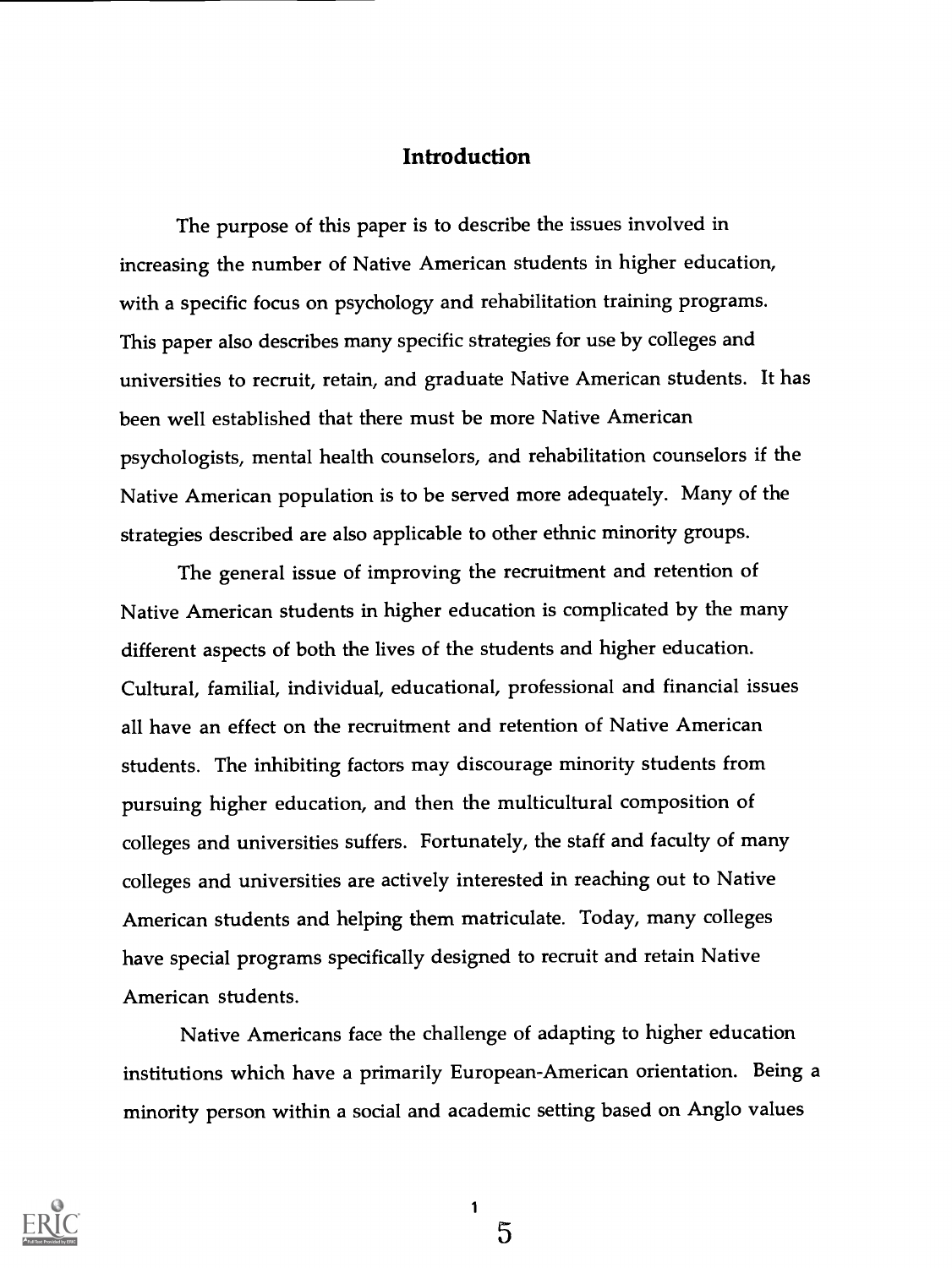often constitutes a barrier. In order to improve the recruitment and retention of Native American students, everyone involved in the process must become more aware of the potential barriers and how they can be overcome. It is important to recognize that recruitment and retention efforts will not be very successful unless they are made a priority and given adequate resources. Improving recruitment is a long-term process, and requires the commitment of the college or university administration, as well as faculty and staff.

Wells (1989) described four factors which hinder the collegiate achievement of Native Americans: inadequate preparation; inadequate adjustment to the college environment; personal and family problems; and financial difficulties. Each of these factors can be broken down into more specific issues. For example, personal and family problems include the lack of family support, homesickness, substance abuse, the desire to stay on the reservation, maintenance of cultural identity, inadequate transportation, and difficulty with the college bureaucracy. Sometimes students are met with opposition or apprehension from their families regarding higher education. Pepion (1991) reported that less than half (46%) of Native American students are single and there is often a high degree of conflict between academic requirements and family responsibilities; 44% of Native American students reported high stress resulting from marital problems. Along with students' personal stresses the adjustment to the college environment and inadequate preparation creates additional barriers to success in college.

Within the helping professions there are barriers to recruiting and retaining American Indian students, but these barriers are not necessarily program specific. It is estimated that by the year 2000, 30% of our national population will consist of persons of color. Currently the percentage of minority psychologists is only 5% to 6% (APA, 1995). The under-

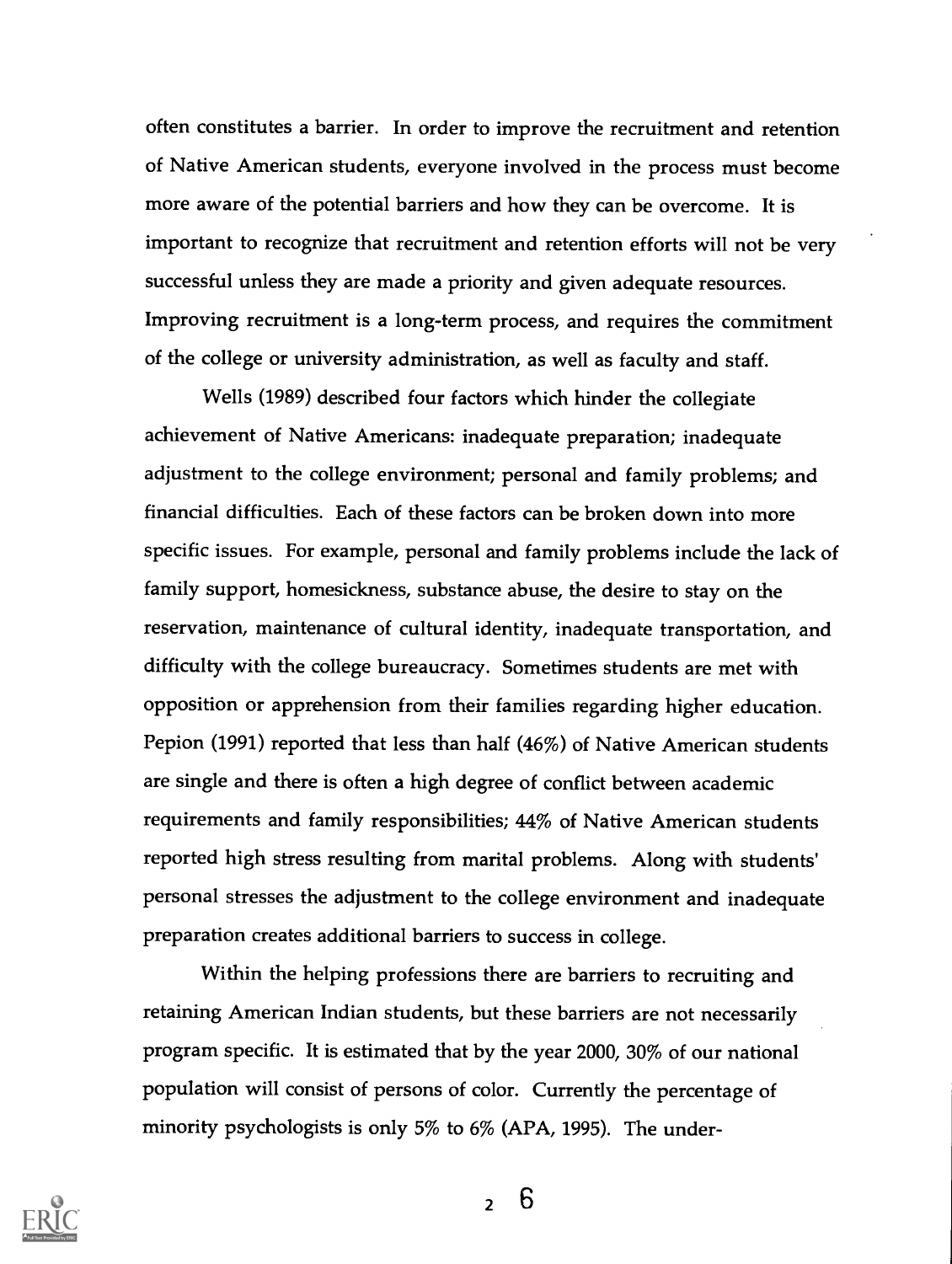representation of psychologists of color is especially problematic because people of color tend to be over-represented as clients in those public settings where psychologists are typically found. In order to provide Native Americans and members of other minorities with appropriate care, training programs for the helping professions must find ways to attract more minority students to their programs. It is the responsibility of the programs to promote the correct information and to clarify any misguided or incorrect information that individuals might have. For example, the lack of exposure to psychology in community colleges and the belief that an undergraduate degree in psychology is not marketable creates an under representation of minorities in these fields (Puente, 1993).

Along with lack of exposure to the fields of psychology and rehabilitation, Native Americans also face the problem of integrating their beliefs with the profession and fitting into the academic environment. Mental health is viewed in different ways among Native American cultures, and some of the standard psychological theories and techniques are inappropriate for use with Native Americans. Counselors and therapists need to learn appropriate techniques for different cultures, and these techniques should be included in the education and preparation of upcoming professionals.

Though there are many barriers and difficult situations to overcome, the situation is not hopeless. Higher education can adopt new ideas and programs that tackle some of the barriers that decrease the numbers of Native American students in psychology and rehabilitation programs. Colleges and universities can be more encouraging by developing special orientation and retention programs, recruiting older students, and including the families of Native American students in recruitment and retention activities (LaCounte;



مو<br>*1*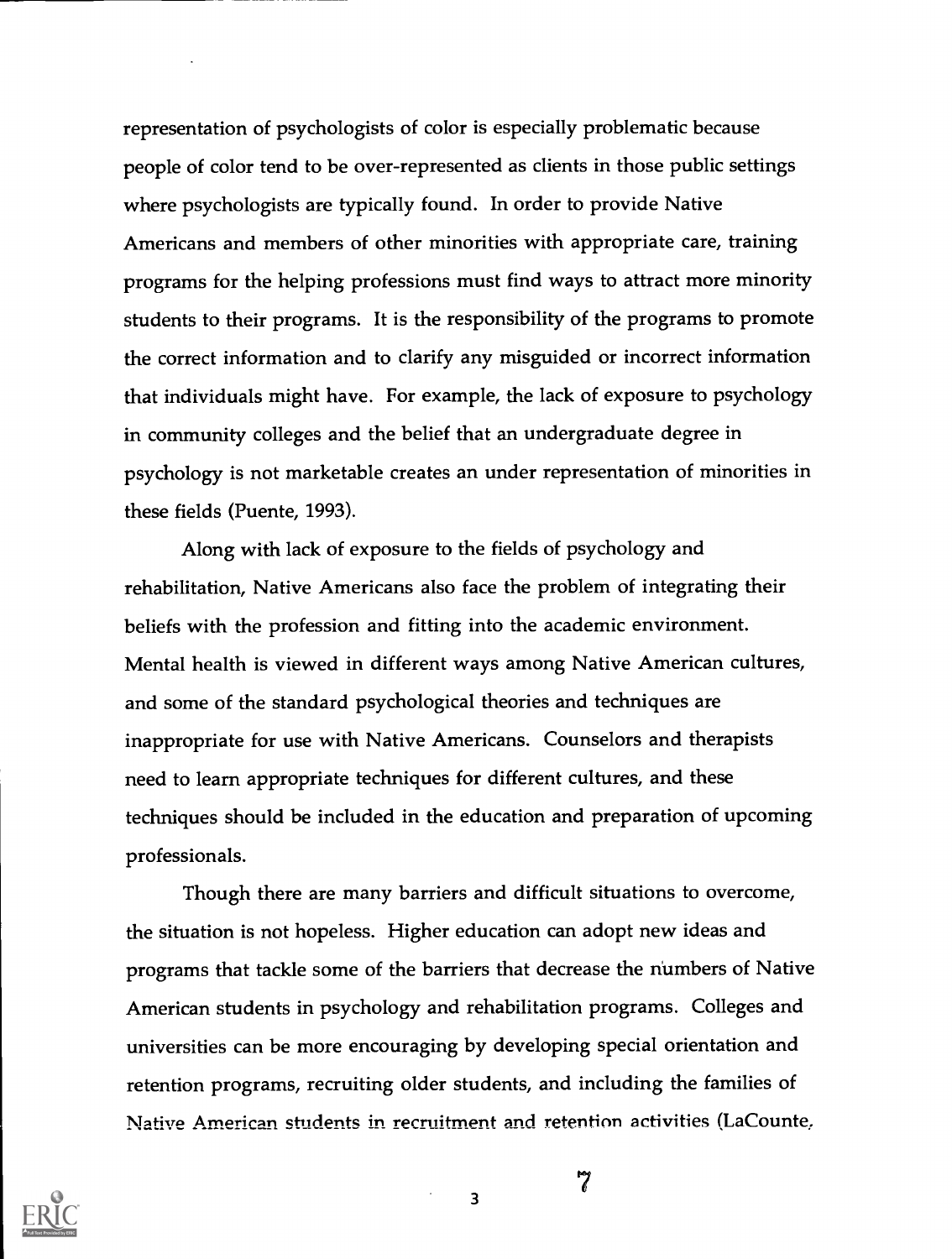1987). College faculty and staff can benefit by learning how cultural differences affect students and how responsive graduate programs can adapt to the unique cultural issues of Native American cultures.

The limited number of minority students in undergraduate programs directly affects graduate school programs. Pepion (1991) reported that only 4% of students enrolled in graduate school were Native American, and only 2% of them actually completed graduate school. In an article titled "The Nation, the Chronicle of Higher Education (1993) reported that in 1991 American Indians made up only 0.5% of the recipients of doctoral degrees in the United States. An article by T.J. Cola in Indian Country Today (1994) reported that only 0.4% of the psychology doctorates in 1993 were Native American. Kenneth Poocha completed a study for the University of Arizona looking at Native American graduation and persistence rates. Only three Native American students graduated within four years out of 103 students. Many Native American students left with a GPA less than a 2.0 and the typical graduation rates are about 25 to 30%, as compared to 54% of all others (University of Arizona, 1996).

Student numbers are not the only important recruitment and retention factor in regards to the minority population in higher education. The limited number of minority staff plays a large part in minority students' hesitancy to attend college. The total number of Native American full-time employees on college campuses based on 3,300 college reports was only 8,200 out of 1,786,569 positions in 1991-1992 academic year. Nationally, less than one percent of the faculty of institutions of higher education were Native American. Increasing the number of Native Americans on campus and incorporating Native American culture into academic and social activities are ways to increase retention and improve recruitment. Students want to have



4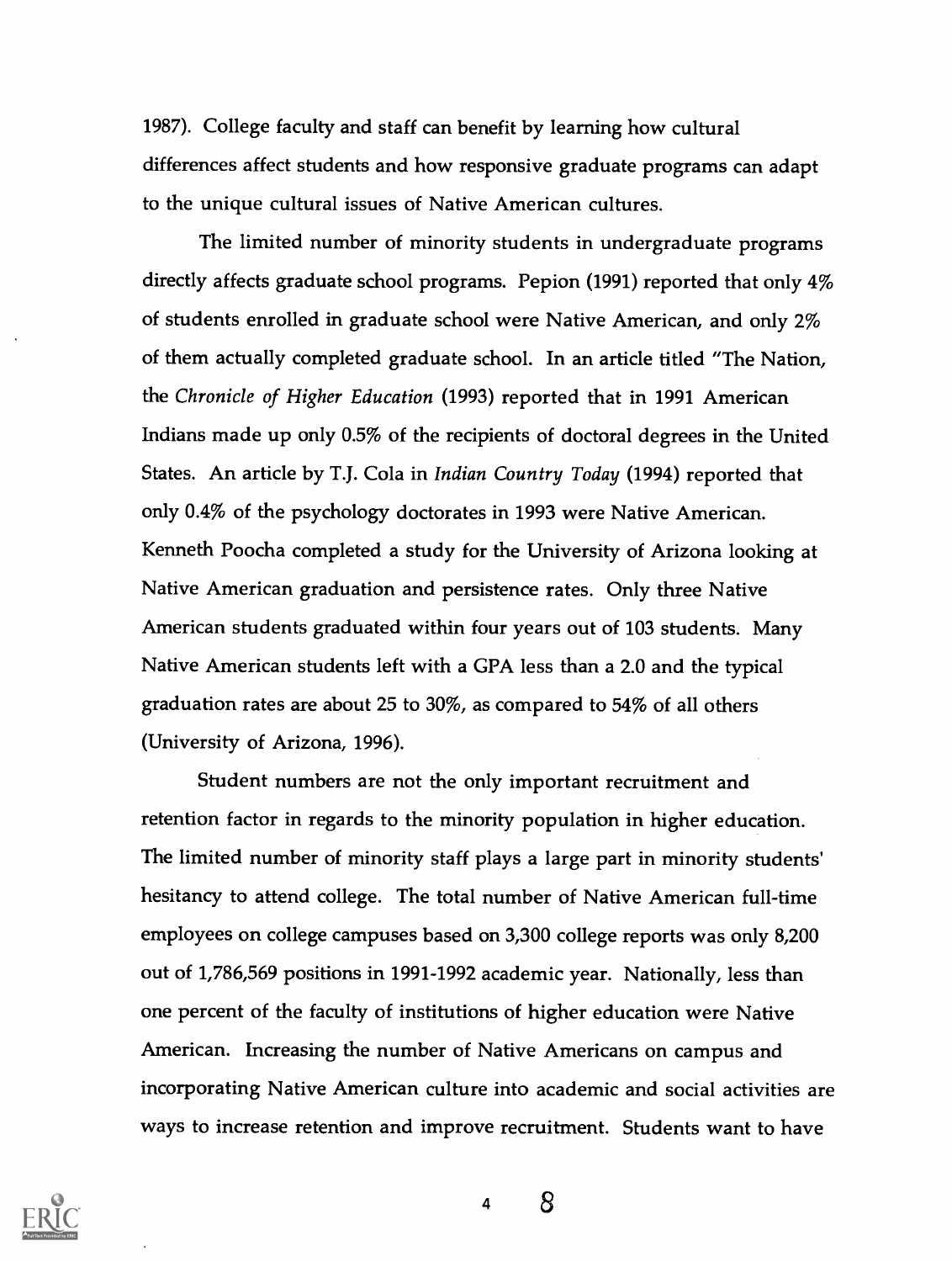role models and someone from their own cultural background with whom to relate. "The population of Indian students in this study overwhelmingly perceive the presence of Indian faculty and staff as being very important" (Pepion, 1991).

In addition to increasing the number of Native American faculty and staff on campus, more attention to minority issues and experiences needs to be incorporated into university life. A serious concern for all of higher education is that members of minorities may find it difficult to keep their ethnic values and norms. For example, for a minority student in psychology it might be desirable for them to get encouragement to utilize their own cultural healing methods when appropriate (Cervantes, 1988). To require members of minority cultures to adapt to the majority culture in higher education is a disservice to all. Someone cannot be successful in a system where their values are not respected enough to be provided tolerance and acceptance. "If we want American Indian students to be able to compete in the white man's world, we must support them in achieving their unique power and potentiality" (Hill, 1991). To successfully incorporate minorities into our universities we must embrace them and their culture.

#### Strategies to Improve Recruitment

Recruitment is a process that all universities and colleges spend a great deal of time and money on. After all, there would be no use for a school without students. Recruitment includes the process of inquiry, application, admission and acceptance (Issac, 1986). Part of the recruitment effort is usually focused on bringing in minority students to provide a more diverse learning environment. Recruitment geared towards minorities is different from the recruitment of Anglo students. To successfully recruit minority



9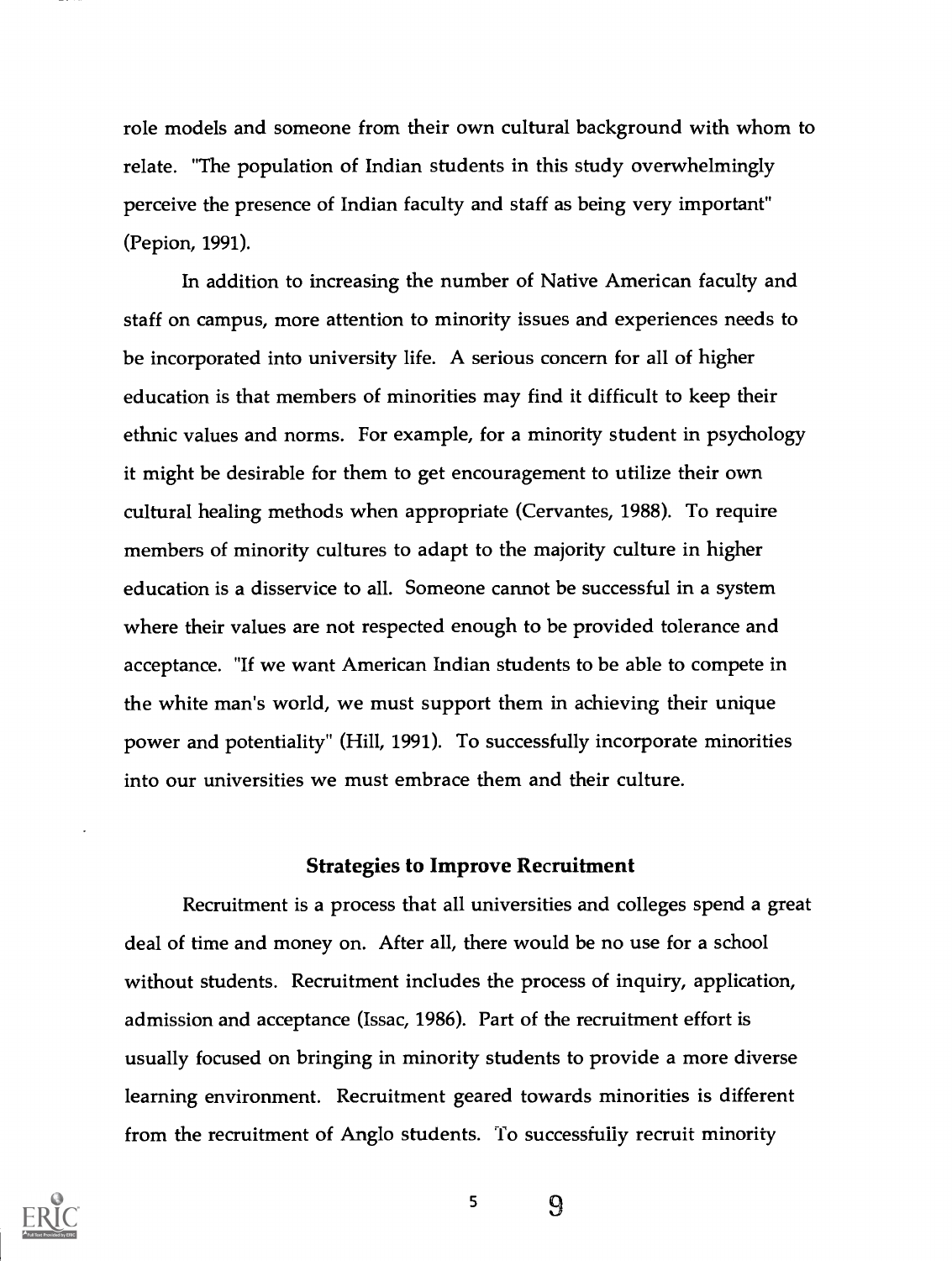students, in particular Native American students, a different approach must be considered.

Paul Issac (1986) answered the question, "Why recruit minorities?" with three points: (1) Not all qualified minority students will apply to graduate school; (2) Minorities can make unique contributions to psychology, and among other professions; and, (3) U.S. demographics are changing (minorities are becoming a larger proportion of the population).

Since our country's demographics are changing, the demographics of higher education and professional jobs must change as well. To meet these new standards and changes in higher education, a different type of recruitment process is needed. Dolence (1991) stated "Recruitment and the student enrollment decision processes rest on two primary sets of variables, one related to students and the other to the institution." To stay competitive in the area of higher education, institutions will have to address both sets of variables in relation to the minority recruitment process that includes admission criteria, increasing the pool of applicants, and using more appropriate recruitment strategies.

Before a university can recruit or retain students, admission standards should be addressed. There are many factors that limit the pool and can make admission to a university difficult for Native American students. Adams (1988) suggested four ways to increase the number of Native American students admitted into higher education:

- Involve minority faculty and students on admissions committees;
- Consider qualitative data;
- Make admissions and financial aid decisions simultaneously; and,

6

Use assistantships.

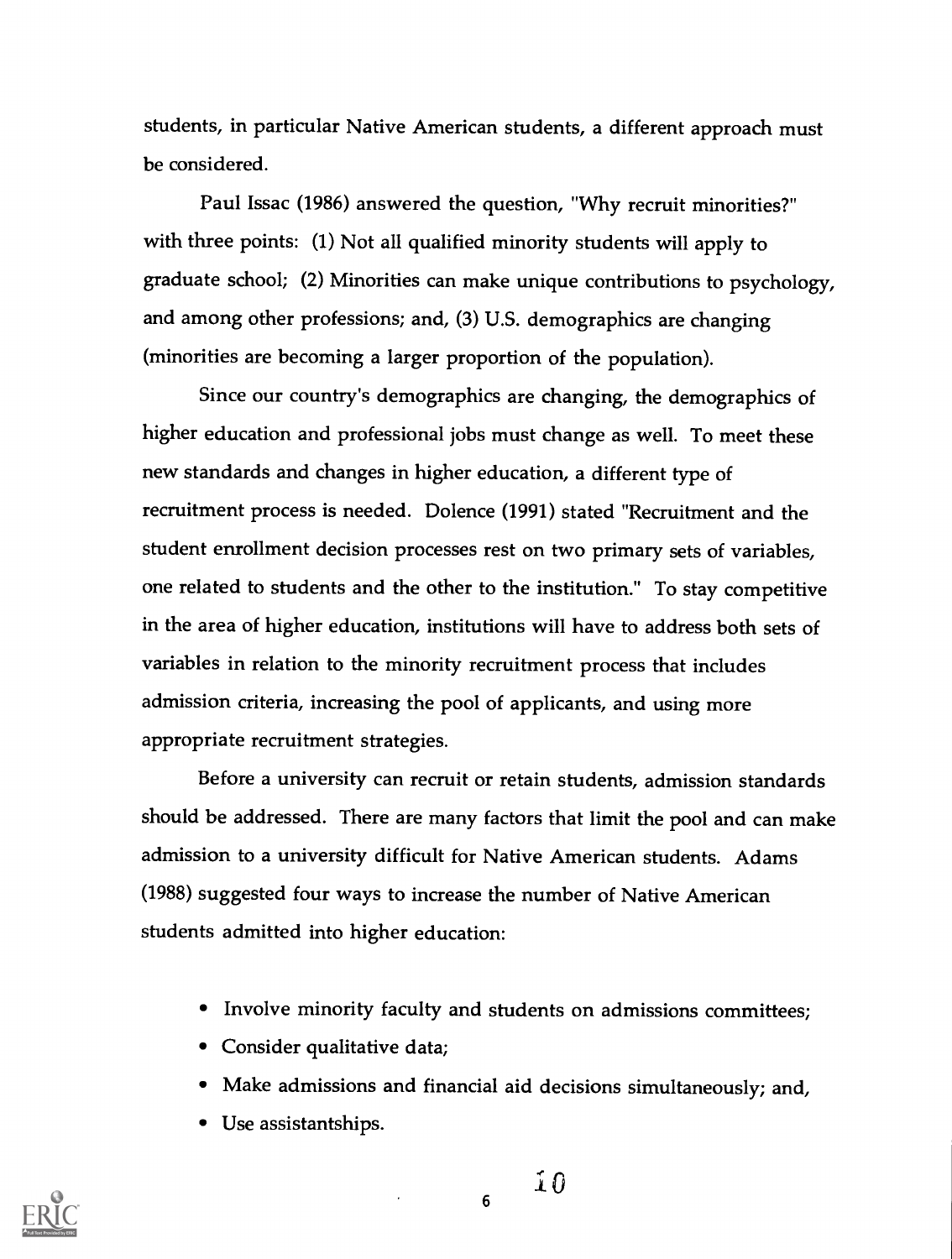The financial aid part of the admissions process is extremely important. It is a major stress for students and can be a deciding factor of whether to go to college or which institution to attend. For many minority students the use of grants and not loans is important (Pruitt, 1989). Loans are not an incentive to attend school, but grants and scholarships are. In addition to these general ideas, Adams and Wadsworth (1989) suggested several things to better serve Native Americans in the admissions process of graduate schools:

- Identify potential impediments such as GRE scores;
- Produce well prepared undergraduate students; and,
- Persuade departments to change the focus in admissions:

 $\Box$ 

 $\Box$ 

- (a) Review admissions criteria for relevance to performance and,
- (b) Provisionally admit students and then matriculate them into the program if requirements are met.

It is important that the admissions process be tailored to fit the needs of Native American culture and personality characteristics. Cultural bias and misunderstanding can affect the admittance rate for minority students. Affirmative Action policies were created to protect minorities from being discriminated against. In a study done with minority graduate students, most of them strongly supported student affirmative action and thought it should continue (Ponterotto, Martinez, & Hayden, 1986).

Focus on our own culture or misunderstandings about other cultures may bias the admissions process for minority students. This may not be intentional. Different speech patterns and writing styles may be foreign to the admissions committee members if they are of different ethnic origin from the student. This is why it is so important to involve minorities on the



<sup>7</sup> 1.1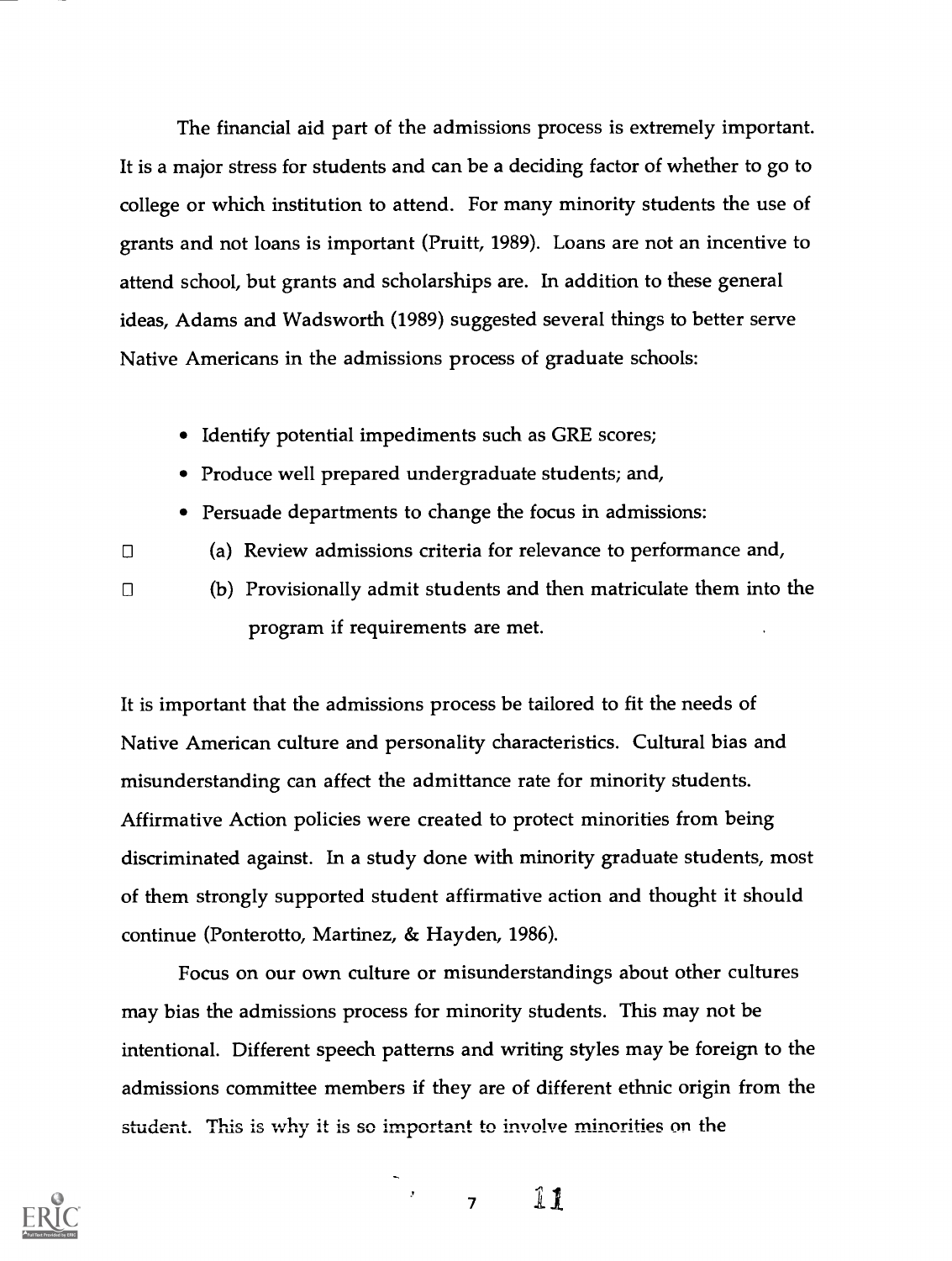admissions committee and to have committee members stay attuned to potential biases. For this reason, Pruitt (1989) recommended the careful evaluation of interviews, recommendations, and autobiographical statements from Native Americans. Schools should be prepared to assist minorities with understanding paperwork, deadlines and other red tape (or what some Native Americans call "white tape"). To aid Native Americans in the admissions process, Hammond and Yung (1993) suggested that the admissions offices clarify the procedures and provide assistance with completing forms.

Once the admissions process is in place, the next step is to actually admit students. Recruitment should begin early to encourage Native Americans to consider higher education. Early intervention programs are key to increasing interest and desire within the American Indian population to attend undergraduate or graduate level programs. Generally, students who persist in undergraduate education made their decision to attend college early. This suggests the need to recruit early for graduate school as well. People who were interviewed expressed concern that belated recruitment of Native American students who were not college-bound hampers the students' ability to succeed (Benjamin, Chambers & Reiterman, 1993).

Starting to recruit early is just one idea of how to increase minority enrollment. A survey of Native American undergraduates suggested ten ideas that will improve recruitment. These ideas can be adapted to fit any minority population:

1. Early intervention in public schools can include programs that bring students of all ages from public schools to a university for an orientation to campus life.



12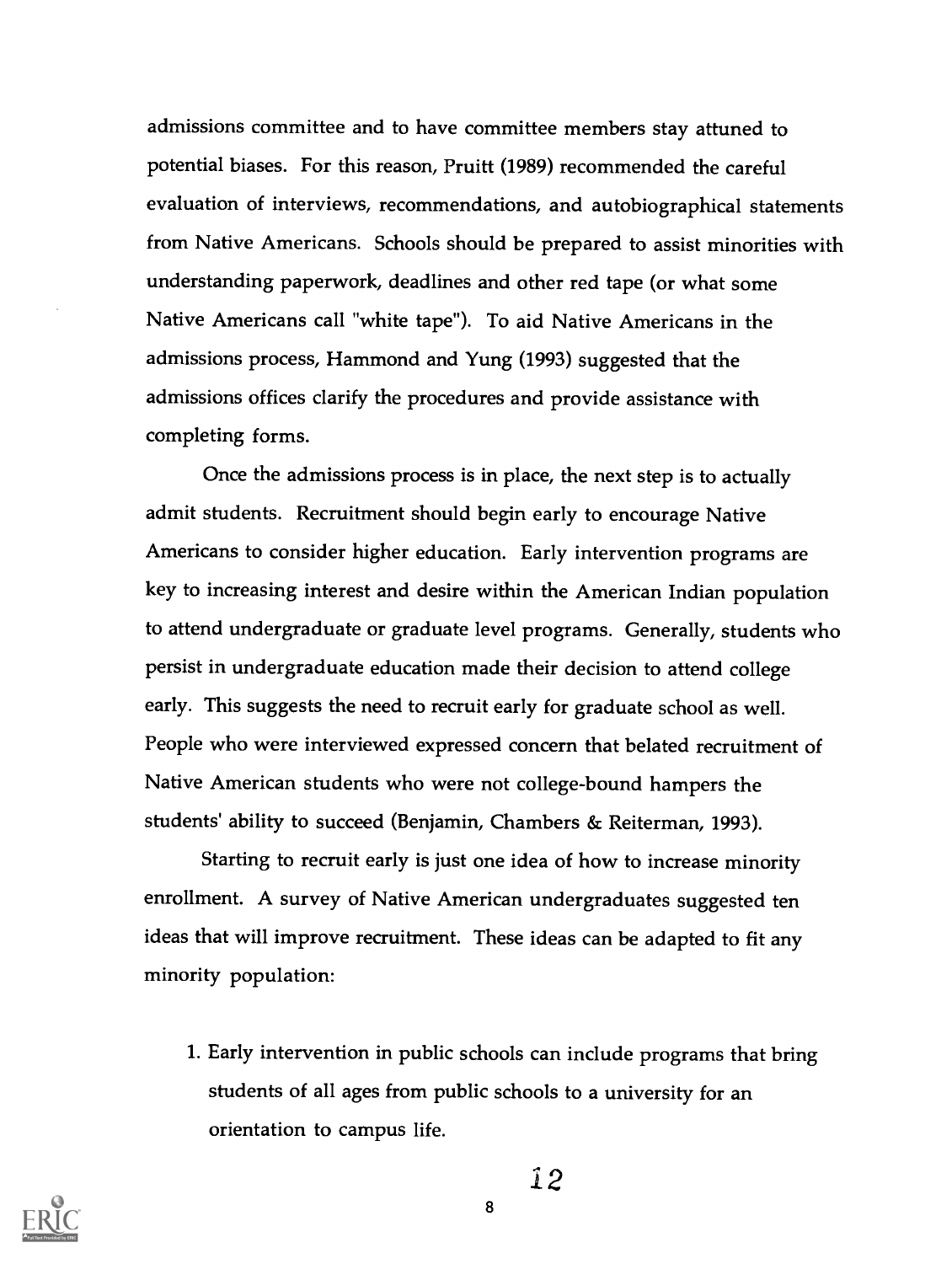- 2. Summer " bridge" programs can offer a head start to at-risk students to let them adjust and get ahead before they start the school year.
- 3. Tailor financial aid programs to provide grants and scholarships for Native American students.
- 4. Provide academic assessment programs.
- 5. Increase the availability of tutoring services to Native American students.
- 6. Intrusive academic advising (e.g. advisors should follow up with students and try to find courses that have a Native American professor or focus that meets program of studies requirements).
- 7. Realistic career guidance should be offered.
- 8. Counseling and advisement should be strengthened.
- 9. Native American student organizations and academic programs can be strengthened and expanded.
- 10. Extension programs, on or near reservations, are needed to serve adult Native American students who have long been neglected (Wells, 1989).

In addition to institutional programs and support, the recruiters themselves need to be aware of minority issues to successfully recruit minority students. An effective recruiter should be an advocate for minority students and faculty and develop support from senior level administrators. Such an advocate can generate enthusiasm by interacting effectively and sensitively with students (Boone, Young, & Associates, 1984).

A less traditional but effective recruiting approach is to employ minority faculty and students in the recruiter positions. The faculty and students from different programs can host "open houses" and develop materials about the

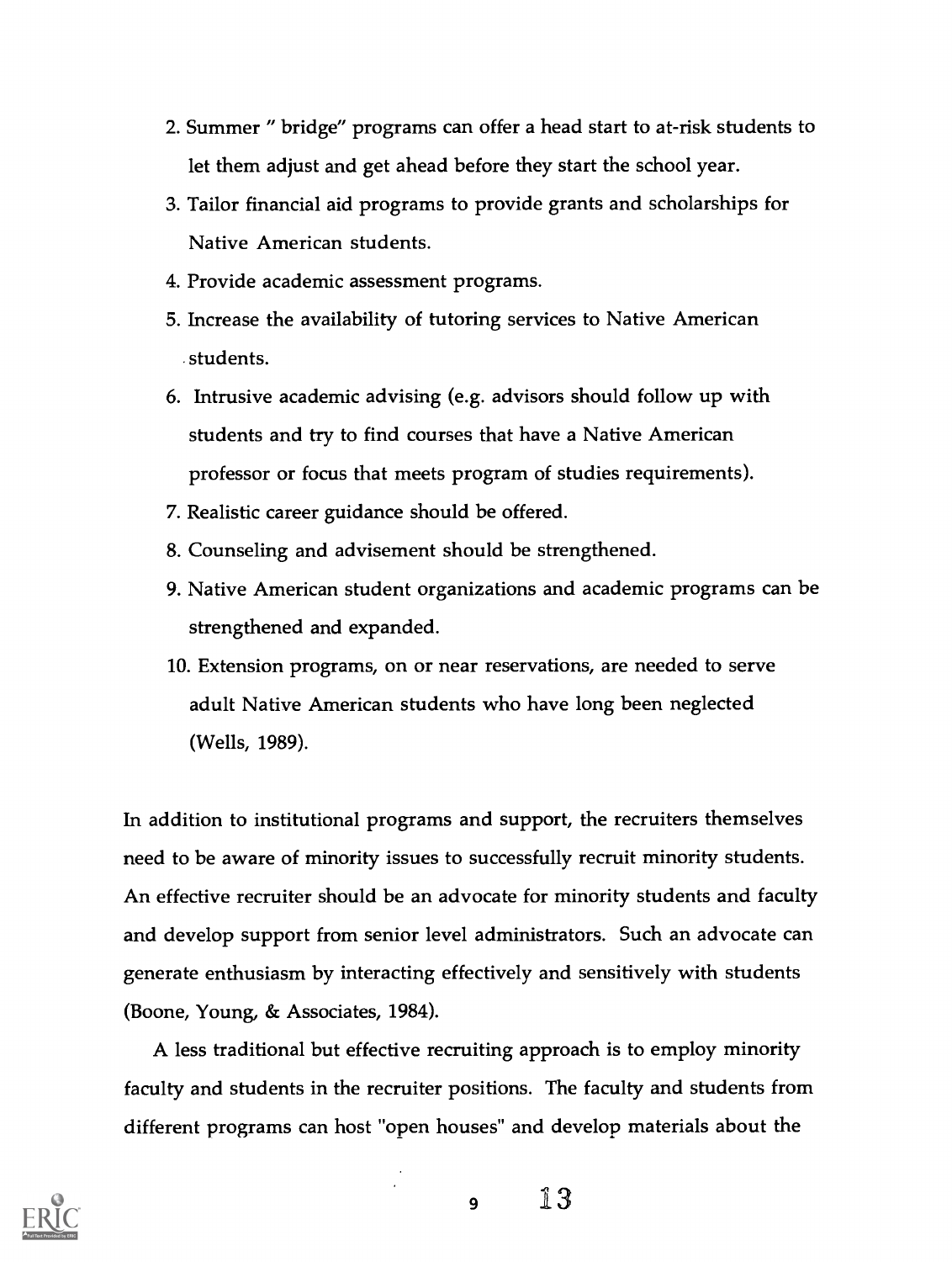academic programs, residence life, and financial aid, all geared towards minorities (Adams, 1988). Specific to the graduate level, Pruitt (1989) provides excellent suggestions aimed at increasing the pool of minority students, and this information may be adapted and used at different levels of higher education:

- (1) Bring minority undergraduates into contact with academic role models;
- (2) Improve the quality of educational experience for minorities in predominantly white schools;
- (3) Students can be counseled on the importance of graduate study;
- (4) Lower the college dropout rate through interventions;
- (5) Recruit minority college graduates in the workplace;
- (6) Recruit minorities with degrees from one's own university;
- (7) Work to improve elementary and secondary education; and,
- (8) Continuous exposure of graduate faculty to minority undergraduates and their professors is essential.

The rest of the recruiting process is influenced by personal factors of the students. Student variables that affect the recruiting process are: "ability, socioeconomic background, input from influential advisers, aspirations and values, geographical considerations, high school characteristics, and expectations about college..."(Dolence, p. 14, 1991). The more the recruiters and faculty consider these factors and empathize with the cultural differences, the more effective the recruitment process will be. Native American reservations have a need for more people trained in the psychology field, but

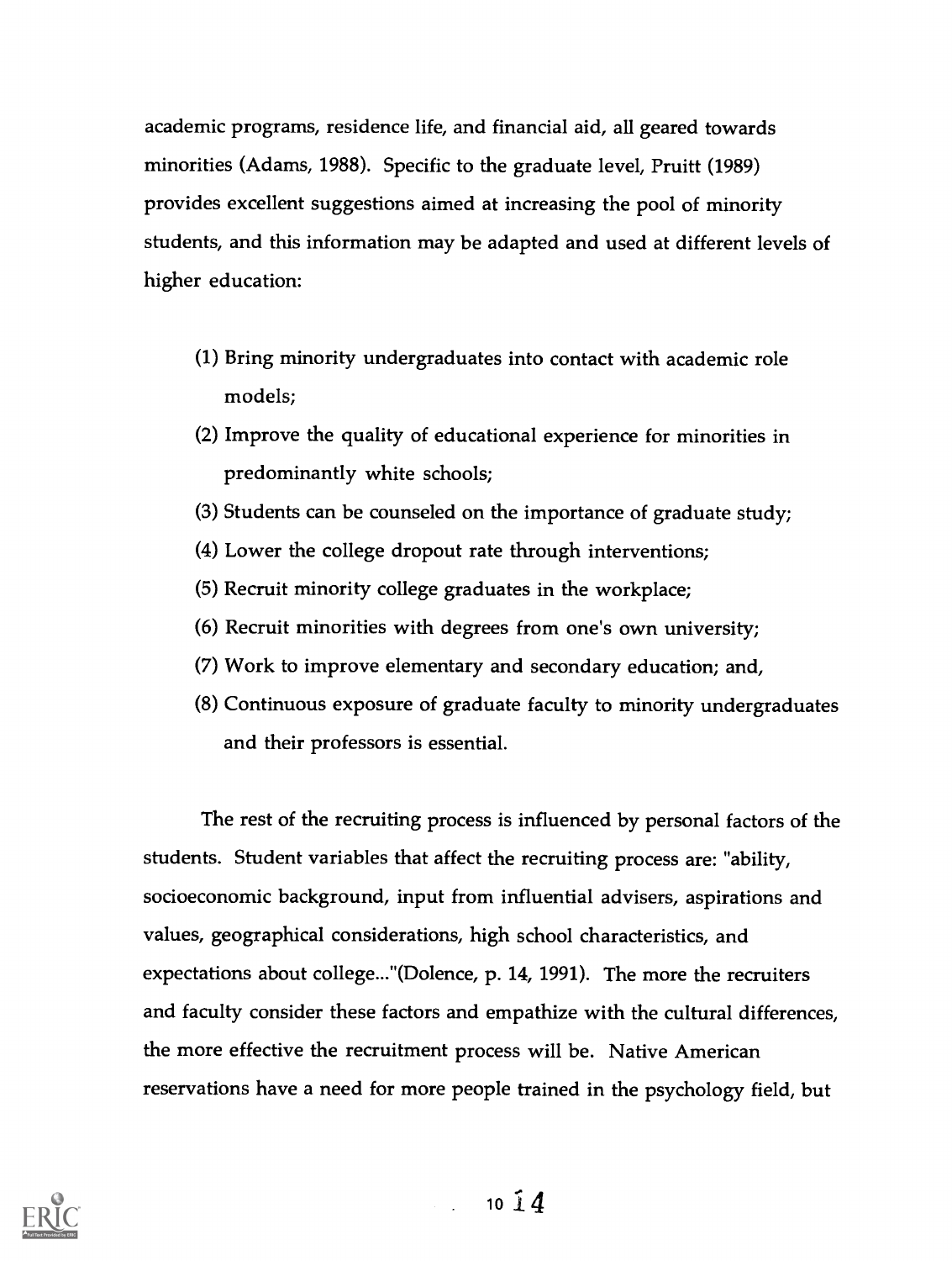many American Indians are unaware of this career possibility (McShane, 1988).

Institutions must work with reservation officials and programs to recruit more people into the field of helping professions. Looking at the mental health field directly, Trimble stated, "We need more well trained Indian psychologists; their training should not be restricted to mainstream styles, tactics, and intervention approaches, for they must believe and feel that what they are learning and practicing is culturally relevant" (Trimble, p. 46, 1991). It is the responsibility of the institution to make these types of learning experiences available so the reconciliation of the minority culture and educational environment is as smooth as possible.

Institutions can use alternative teaching methods to provide culturally appropriate programs. Native American students can benefit from using books and materials about Native Americans in class, having Native faculty, having Native counselors, learning about Native Americans in class, going to places and events that are special to Native Americans, and just having a chance to be at a university with other Native Americans (Pepion, 1991). An ethnic minority student who is considering college is likely to find the above scenario more appealing and academically stimulating than a traditional Anglo-oriented educational environment.

To complement personal contacts between the minority students and the university during the recruitment process, information should be supplied to the prospective students. McGovern (1993) suggested the development of brochures targeted toward high school and early major students as well as videotapes targeted towards ethnic minority students. Outside the institution and student is an external network. This network includes the community and work related aspects of recruiting. Schools



 $11 \t{5}$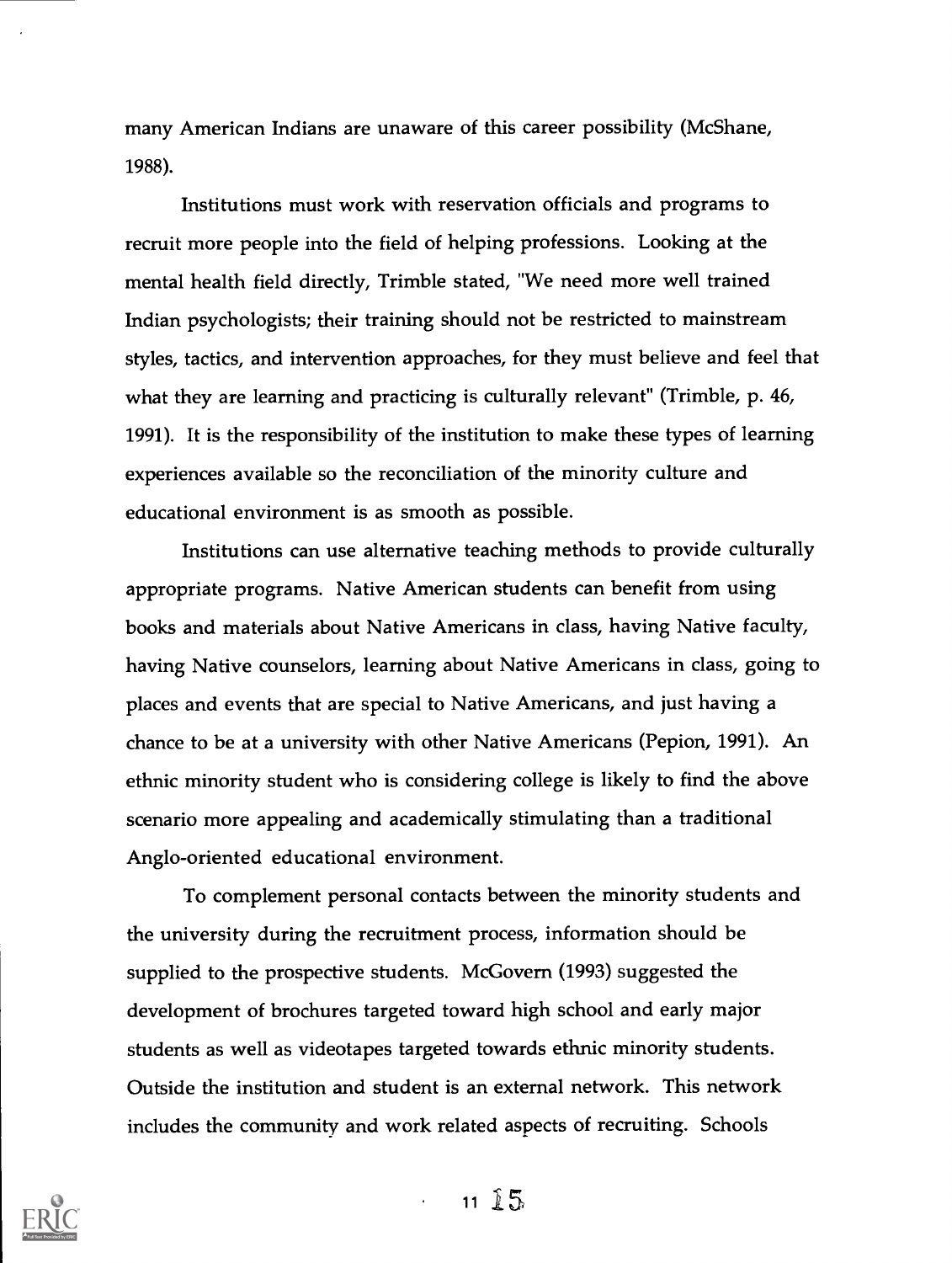benefit from making use of the community and businesses by looking for candidates in these settings. Using the media may also provide opportunities to show off the university and attract students who were not aware of the opportunities higher education provide (Clark & Cheng, 1993). This external network may also be useful to recruit students through their organizations, such as: minority alumni, professional groups, minority organizations, religious groups, social organizations, community centers, counseling centers, and organized minority recruitment networks (Boone et. al, 1984). Utah State University has developed The American Indian Support Project, which provides their psychology graduate program with a successful recruitment program. This program includes recruitment activities that connect the university, the student, and the community. The program uses these recruitment activities:

- Literature is distributed throughout the Bureau of Indian Affairs mental health branches;
- Articles on the program are published in newspapers;
- The program is highlighted at national conferences;
- Organizations such as American Indian Psychologists and American Indian Psychology Graduate Students;
- The focus is placed on recruiting from specific tribes; and,
- The creation of a network of psychology department undergraduate advisors in colleges near reservations (McShane, 1991).

Community resources may also be used to improve the recruitment and retention of Native Americans. Tapping into the perceptions of community needs can provide Native American students with the aspiration

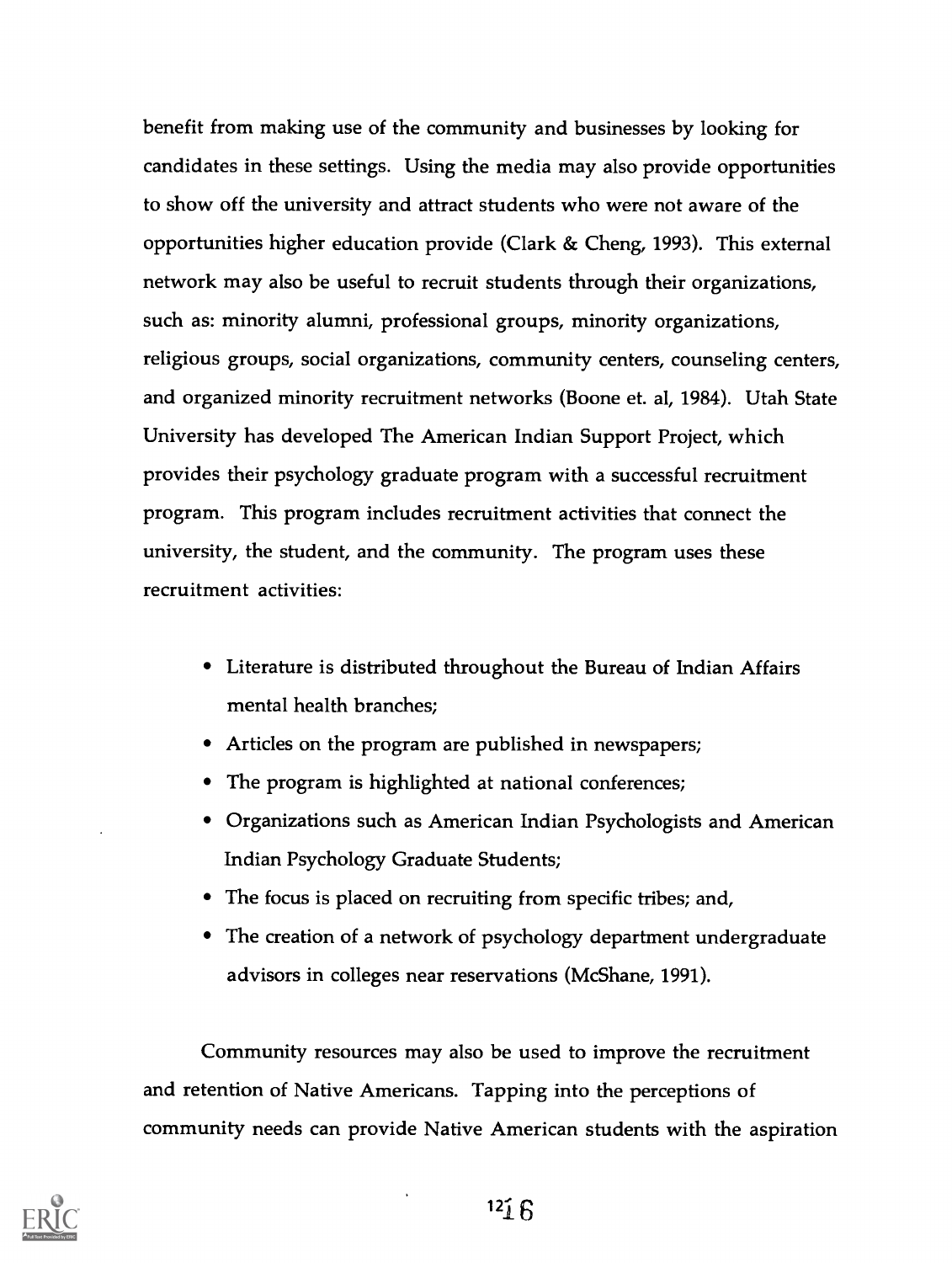to become psychologists. For Native Americans, culture, family and community are extremely important, and this fact can be used to recruit students. Many Native Americans are not aware of the diversity of professions available, or what is needed to pursue them. Tribal governments and Indian organizations can provide unique work opportunities. The desire to serve their families, community and culture often provides the motivation to obtain a college degree (Beaulieu, 1991). It would also be beneficial to have the Native American community and family give their blessing for the student to pursue higher education and a professional career. Students need to know it is good to pursue an education. Families can acknowledge this need by performing appropriate ceremonies by providing active family support, or by seeking support from community members who have been or are now in higher education.

General strategies are important in the overall attitude and position of the institution, but there are specific strategies already being used in recruiting minority students. It has been identified that early recruitment is very important in the recruitment of Native American students. Traditional recruitment strategies may lose their effectiveness if they are not geared towards minorities, if the recruitment information is highly rehearsed or if the minorities are under-represented.

High school recruitment strategies geared specifically toward minority students are more effective than waiting until students are out of high school. These types of recruitment processes include utilizing individuals with dual relationships to the university and high schools, as well as special programs involving students directly with university. At the 1995 Minority Student Today Conference at San Antonio, a list was provided that described some alternative recruiting methods:

 $\frac{1}{2}$  13

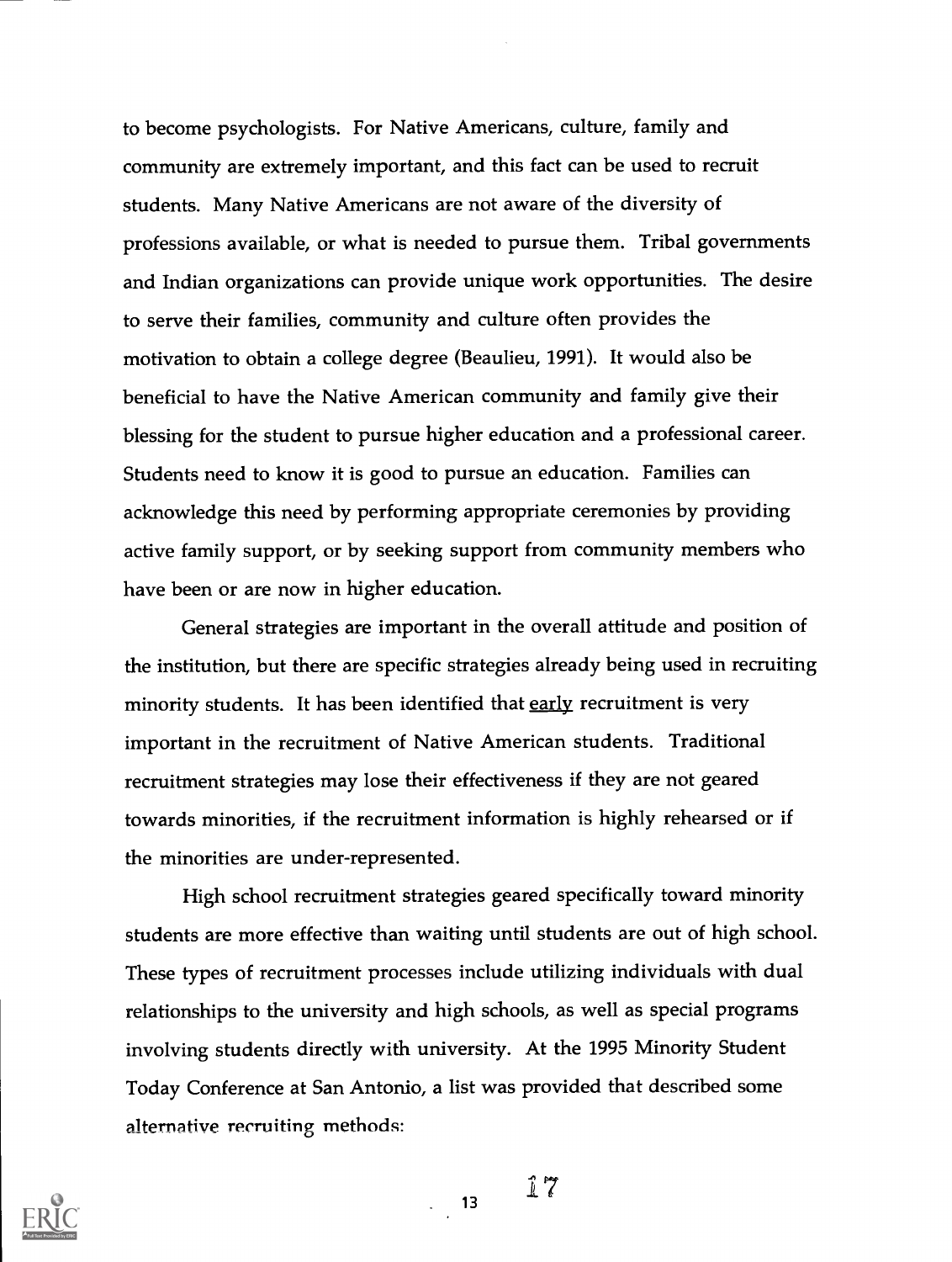- A. School Sources
	- 1. Teachers are good recruitment sources especially for their alma mater or schools that their family members attend or attended in the past. Also, a college presentation held in an academic class sometimes reaches a larger group of students than one that requires students to miss class and to need a written excuse from class.
	- 2. Former students provide a more socially oriented perspective to students, but this information is what students are most interested in, and a presentation from a recent graduate may be very effective in sparking interest in attending college.
- B. Non-School Sources
	- 1. Alumni may take the place of an admissions officer if properly oriented.
	- 2. Alumni, parents, and relatives of college students, teachers, and other community members supportive of college can be instrumental in creating interest, especially if the family of the student is resistant to letting the child leave home.
	- 3. Community sources, civic organizations, or respected community members can help motivate students to attend college.

Programs that are specific to a particular population of students are called bridge programs. They promote interest in higher education and provide special support and assistance to at-risk students in specific areas. For example, Northern Michigan University focuses its bridge program on Native American middle school students. It involves tribal education

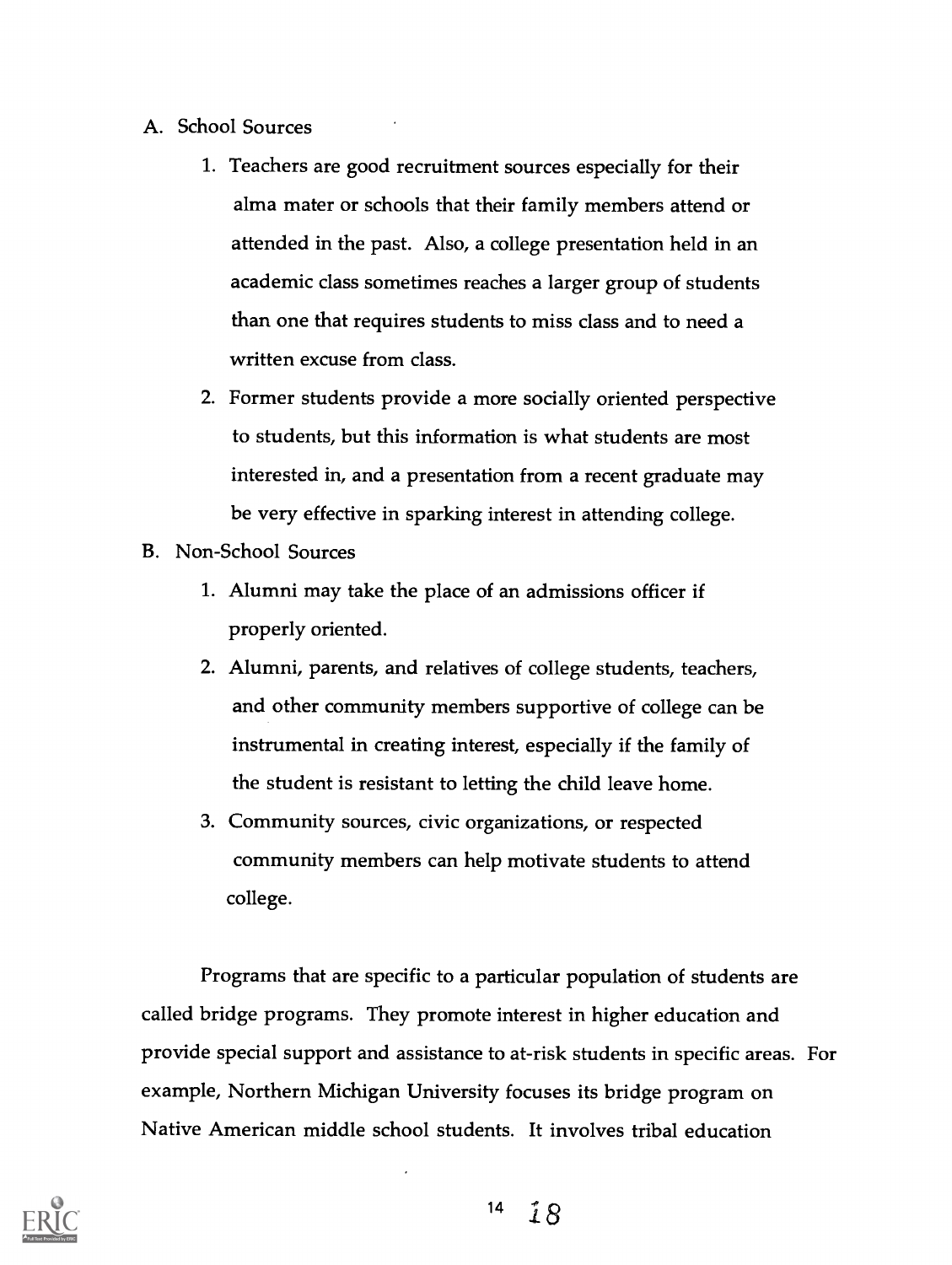committees, and its mission is to provide an expectation to go to college and a chance for Native American students to expand their horizons. It is a three summer program involving three universities and it includes a variety of higher learning experiences.

Transfer students are another population of students with a unique position. Recruiting these students involves a different process than recruiting freshman students. Students who transfer from a community college to a large university sometimes have difficulty adjusting. To support these students effectively, some schools have implemented special programs to simplify the process. At the RETAIN conference at the University of Arizona (1996), some programs already working with transfer students provided research and ideas involving recruiting and retaining transfer students. Two programs that provided recruitment issues were discussed by Dr. Linda Morris, from the University of Idaho and by Dr. Wilma Soroosh, who heads a "Bridge the Gaps" program. The University of Idaho program addresses transition problems from a tribal college to a university and presents a model program for a Forestry B. S. degree for Native American students. The Bridge the Gaps program completed a study on the effectiveness of a community college program designed for Native Americans. The findings and recommendations were made to improve the recruitment, retention and graduation rates of the community college and prepare students for university transfer (University of Arizona, 1996).

#### Strategies to Improve Retention

Recruiting more minority students into higher education is a challenge, but retaining them in school can be even more difficult for the institutions. Information about what to expect can be given to the students



19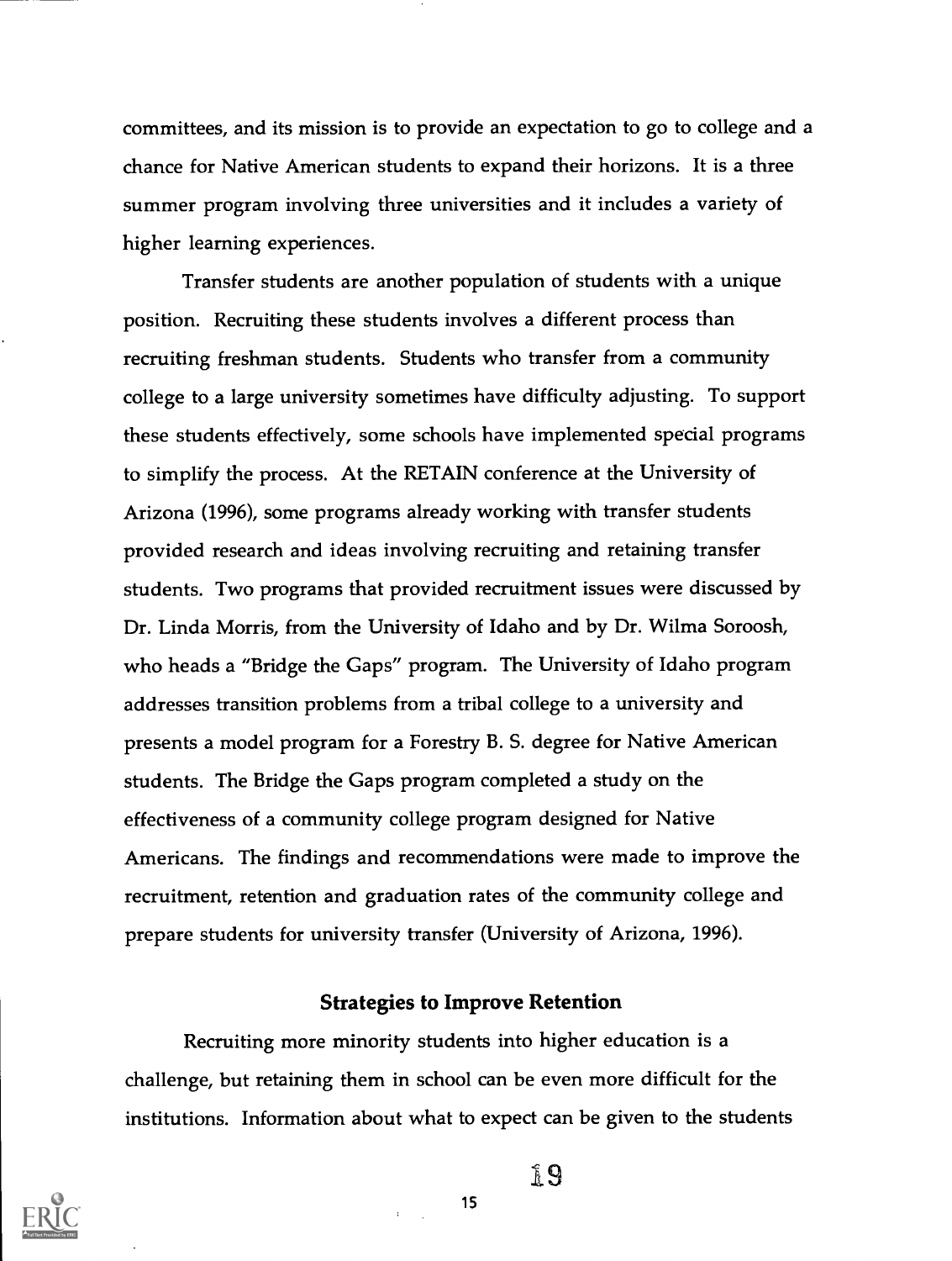and a wide range of services can be offered, but following through with the students is a difficult, expensive, time consuming and sometimes exasperating job. And yet, it must be done. It is easy believe that if someone needs help they are responsible for finding it, and they will seek help if they want it. Though this is to some extent true, and some students will seek help when they are in need, many others will not due to a variety of factors. Students who are having trouble will sometimes feel hopeless and lost. They may not know what services exist. They may be embarrassed, afraid to be labeled or concerned that information about their problems will get back to families, communities or professors. Since there are so many different reasons why students might not seek help it would be unfair of the institution to ignore the need for outreach to students. Nevertheless, the institution is responsible for the retention of its minority students, since the premise behind recruitment and retention is to increase or maintain the number of minority students at the institution.

Colleges and universities exist to provide an education that includes basic academic and student services, and these services need to be adjusted to meet minority students' needs. "Effective student retention [requires] cooperation and collaboration between the academic and student affairs areas" (Dolence, p. 16, 1991). To improve retention in higher education, many factors need to be taken into consideration. The success of retention programs depends on intensified recruiting, advising, counseling, early warning prediction, extracurricular activities, faculty mentoring, financial aid, housing, academic support, and policy changes (Cervantes, 1988). Problems occur when programs do not get information to the students about services or the programs are not accessible to the students. A program may succeed if it effectively supports the students; student affairs programs are a high priority

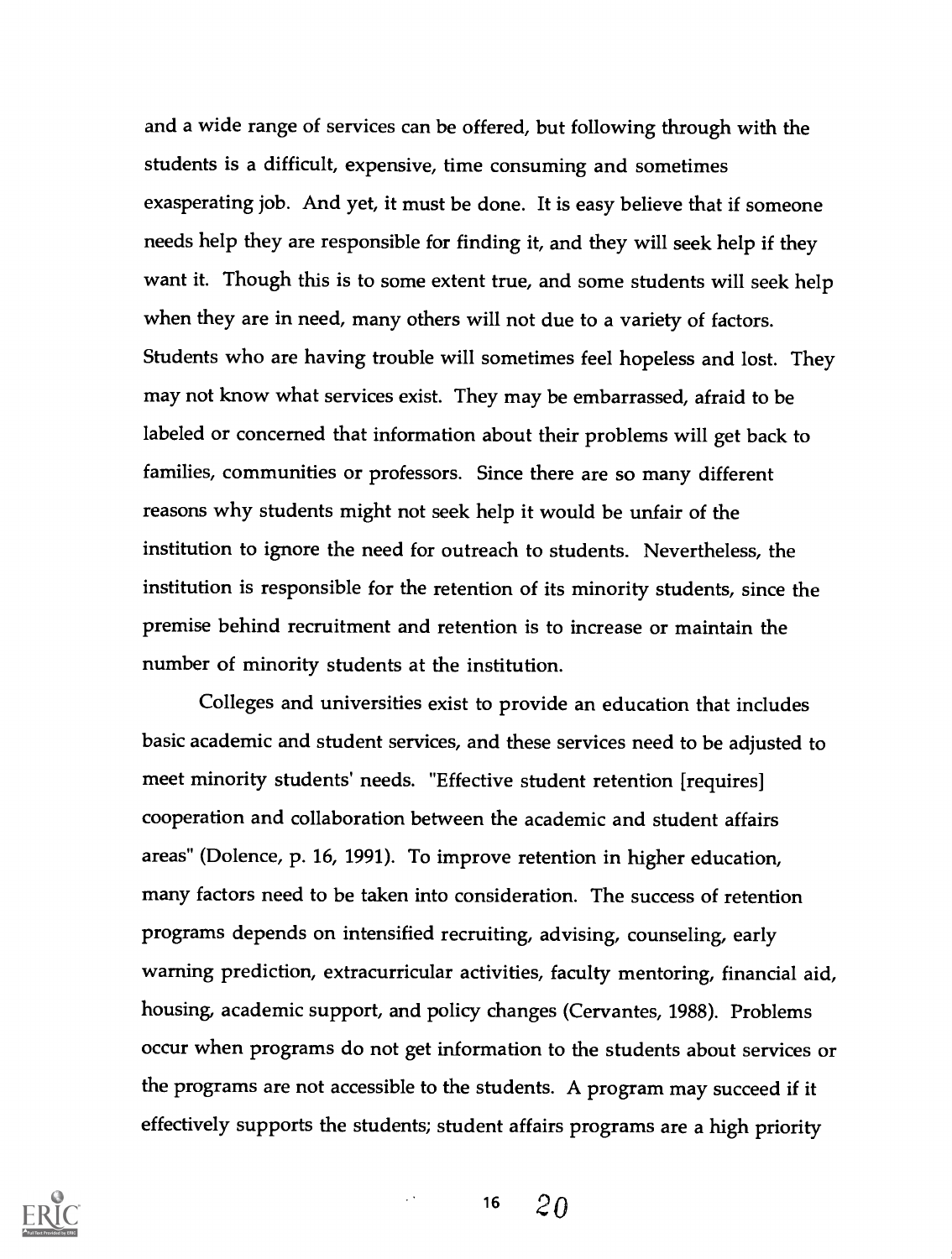on campus, they are high profile, and they can effectively guide students through their education. This type of program can truly make a positive impact on retention and assisting students with the problems they face.

Students face four main potential barriers that affect retention: financial need, the environment of the institution, student characteristics, and academic support. Almost any aspect of an institution can make a difference in the retention of minority students and can be adapted to be more effective regarding retention. The successful retention of Native American students in higher education must be an institution-wide priority. "It must foster a supportive and nurturing environment, focused on the full development of the student, and involve effective academic advising" (Dolence, p. 16, 1991). At the RETAIN Conference in 1996 on the University of Arizona campus, many good suggestions were made for improving services to Native Americans. For example, Native American retention programs should be better funded at the institutional level to be more stable, partnerships with the community should be improved, and cross-cultural training should be provided for staff and faculty.

The literature has emphasized the importance of identifying areas that can be changed to improve the retention for minority students. The next step in the process is to understand how to do so. Retention improvement is an ever-changing subject. Ideas can be adapted to fit different populations or academic environments. However the information is used, the important thing to remember is to look, listen, learn and follow through:

Look at the minority population you have present at the institution and determine the population you wish to recruit.



 $17 \t21$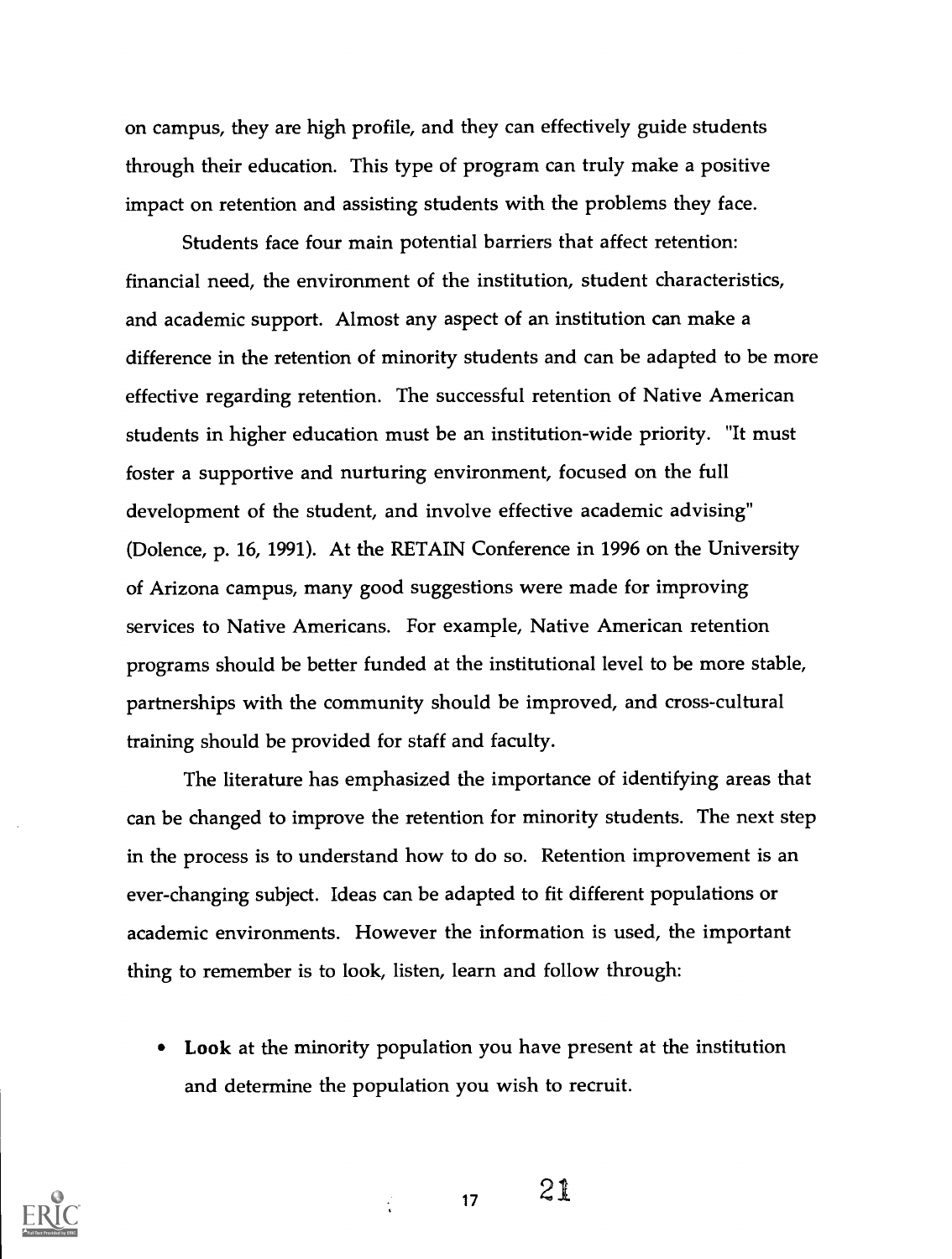- Listen to the minority students' needs, concerns and issues, whether positive or negative.
- Learn ways to effectively support the students, continue doing the positive things identified, and address the negative issues and related concerns.
- Follow through on the ideas and the identified issues. Set up guidelines and procedures to establish ways to address issues on a continuing basis.

Financial aid is a student service that can be tailored to fit minority needs. The retention of minority students in the program can be dependent on funding. "Programs with the highest minority enrollment, with one exception, provided a minimum of 40% of their minority students with institutional financial aid. The program with the highest minority enrollment provided financial support to all its students" (McHolland, Lubin, & Forbes, p.145, 1990).

Financial support has been identified as a main concern for American Indian students. Advising American Indian students financially requires the advisor to be attuned to a unique definition of need and to provide services that are sensitive to Native American students' circumstances (Beaulieu, 1991). Examples are the rules and regulations of financial aid. Time limits for completion and lump sum disbursements are areas that might need some special consideration when working with Native Americans (Knapp, 1991). It would be very helpful to have a Native American in the financial aid office to help with these kinds of issues (LaCounte, 1987).

Making Native American and other minority students important members of the university system is essential in improving retention rates.

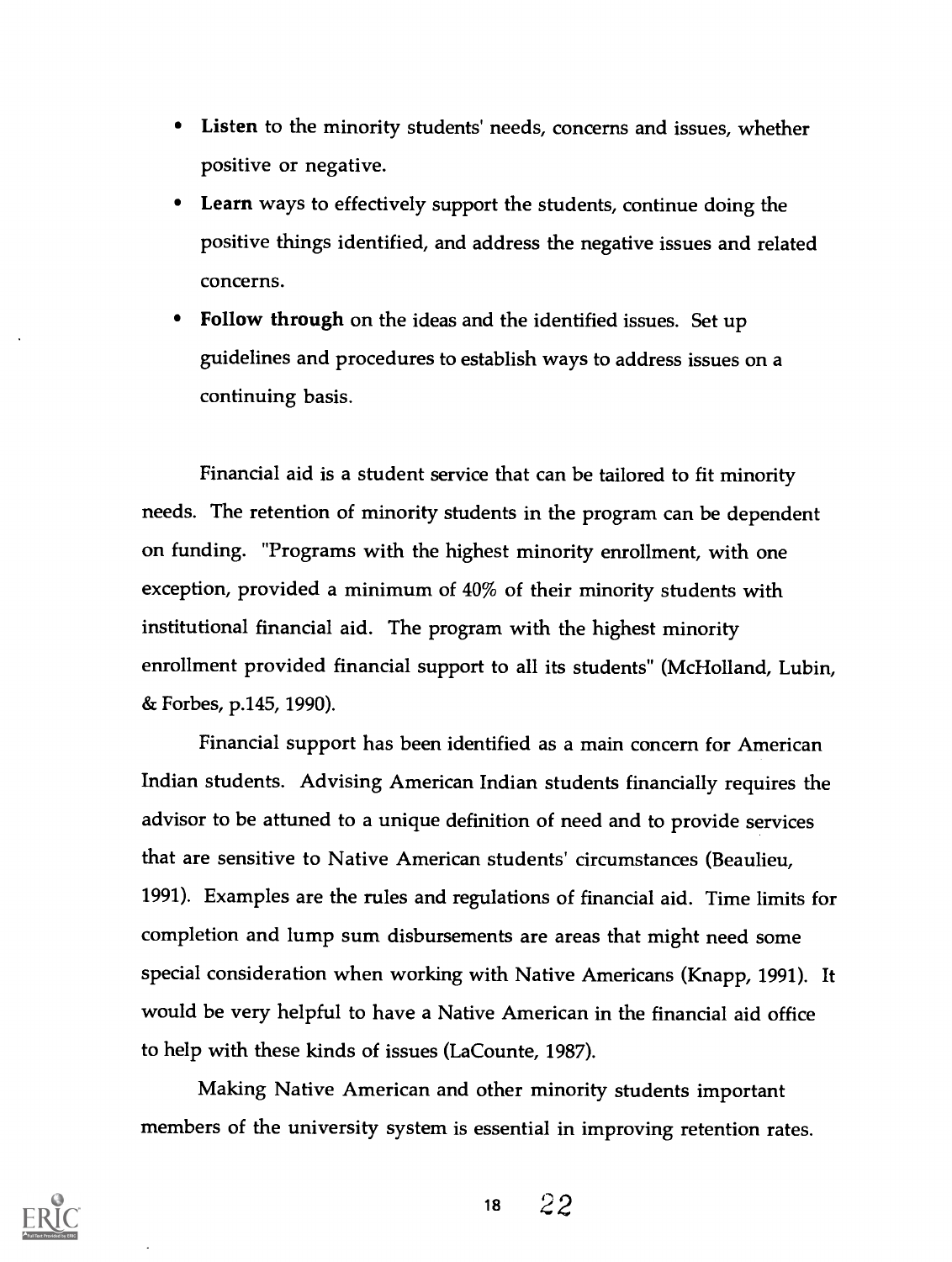Universities should provide five types of experiences to improve retention and graduation among American Indians (Issac, 1986):

- (1) Affirmative Action Committee;
- (2) Activities tailored for minority students;
- (3) Minority student organizations;
- (4) Program sensitivity (e.g., awards, minority issues on curriculum and training, minority related research topics and conferences on minority mental health); and,
- (5) Minority faculty.

Classes should include minority issues, and classes should be offered that have a minority perspective. Harles suggested including American Indian topics into the curriculum (University of Arizona, 1996). For example, a history class could incorporate a presentation from Native American students or faculty on their perspective of the Anglo expansion into this continent, or a Hispanic professor could discuss his cultures' perspective on immigration into the United States

Four specific methods to improve retention are: including students' families in programming; providing consistent faculty feedback; providing opportunities for students to learn new technologies; and teaching about minority cultures at the university (University of Arizona, 1996). Overall, the inclusion of minority issues and needs promotes more minority involvement in the institution. For Native American students, the existence of Native American studies programs has been crucial. "Students need to feel they can be a part of the institution and that it is in some way responsive to their interests" (Kidwell, p.23, 1991). Mc Holland et. al. (1990) have provided a



 $19 \t 23$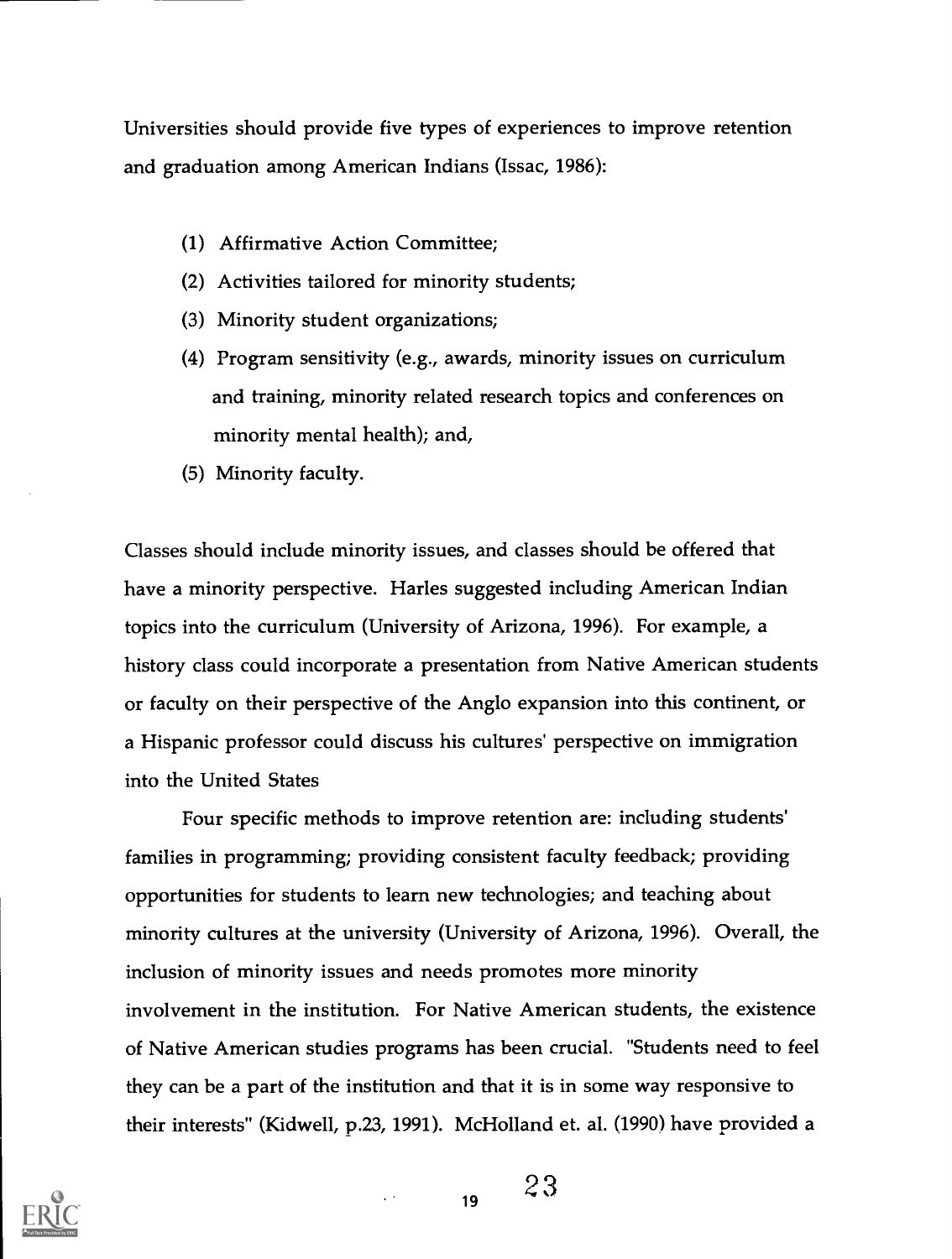description of programs used previously to promote institutional change. They also include with the list the names of the schools because they have materials that may prove helpful to other programs. Many of these ideas are specific to the discipline of psychology and related fields, but they may be adapted to fit other programs of study:

- An open house for prospective minority students, including a specific statement of commitment to minority students;
- A resource manual for Black psychology students that is made available to all Black students;
- External newsletter articles on minority events at the school;
- Ethnic and racial sensitizing experiences for faculty, administration, staff, and students;
- The Black and Hispanic Caucus; and,
- External consultants used to assist a program in focusing on ethnic and multicultural issues.

The more informal interaction between faculty and students, the more retention increases. Faculty can function as cultural brokers by providing students with skills to function in the mainstream without devaluing their culture (Pipes, Westby, & Inglebert, 1993). Minority students are required to swim against the tide in the sea of the majority. By increasing the number of minority students and faculty as well as providing a positive learning environment, the tide's direction will change and the current can carry the students away from struggle and resistance and into a supportive and nurturing environment. It is not necessary to spend large amounts of money to change the tide. Rather, an overall change in attitude is necessary. The



 $20 \t24$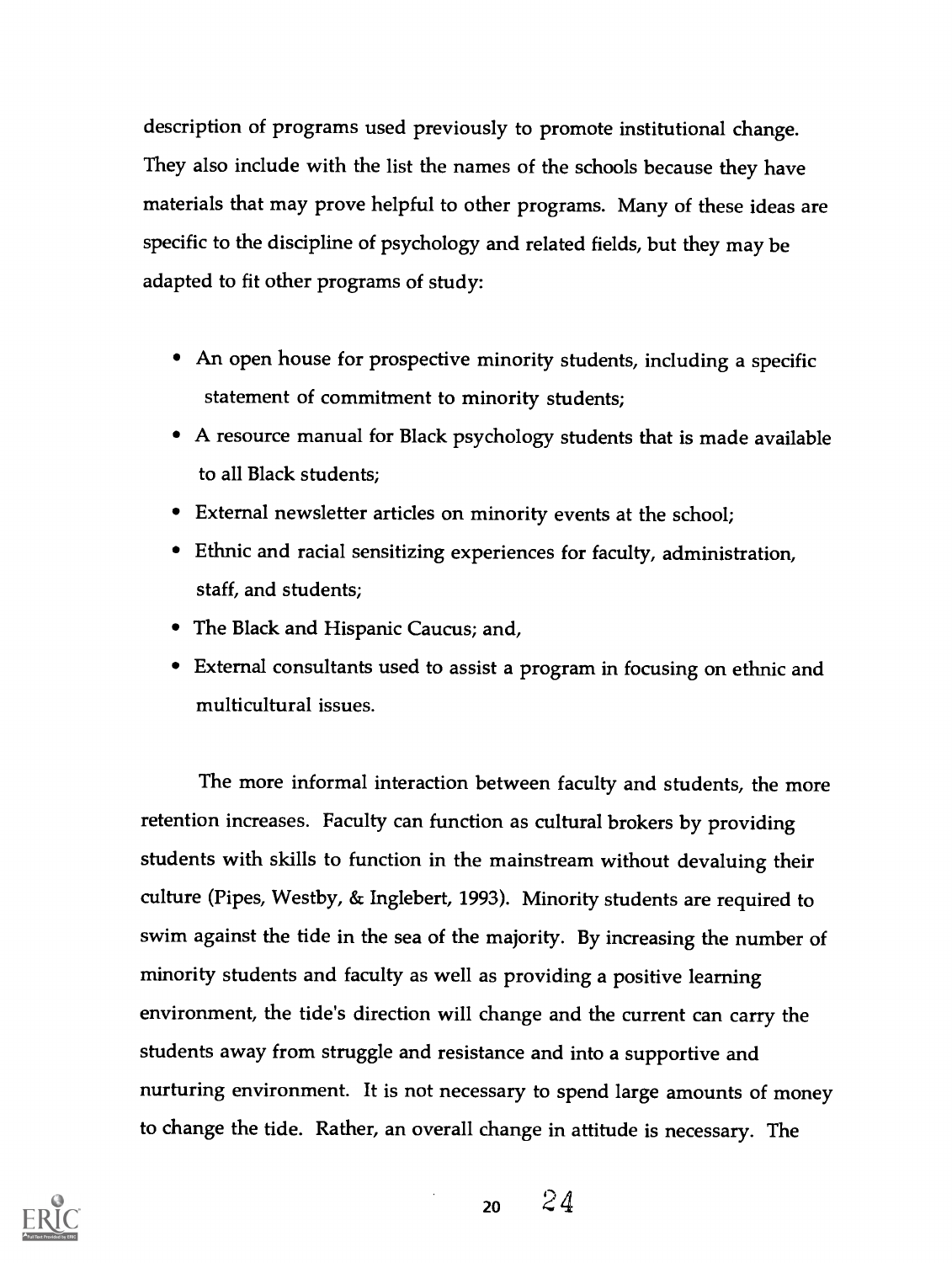organization should change to meet the students needs, instead of it being the other way around (Tierney, 1992). A larger representation of minority employees within the institution could provide assistance in changing the tide. The need is great for more minority faculty and staff to be hired in order to properly meet students' needs and improve retention (Cervantes, 1988).

Academics includes not only learning specific coursework, but also faculty relations with the student within and outside the classroom. Minority students have different abilities just like other students. Along with these different abilities there are different learning styles that may have been developed within their culture. In a study focusing on retention, 11 successful Native American women enrolled in graduate school were interviewed. The women reported three specific sources of anxiety regarding academics: (1) the impersonal and analytic types of required writing; (2) the specialized vocabulary used in journals and lectures; and, (3) true-false and multiple-choice testing. The coping strategies used by these women were systematic studying; multimodal learning, using reading, writing, and speaking to understand and memorize; and reliance on Indian thinking skills such as focusing on applying theory to practical skills already gained and connecting theories immediately to personal knowledge of Native Americans (Macias, 1989).

Along with different learning strategies, different academic material may also affect the retention of minority students. For example, in the past traditional history courses included very little information on Native Americans. The information presented was usually from an Anglo perspective. This might distract a Native American from paying attention in a history class. Academic curricula should include relevant cultural issues, and perhaps specific information about Native American tribes.



25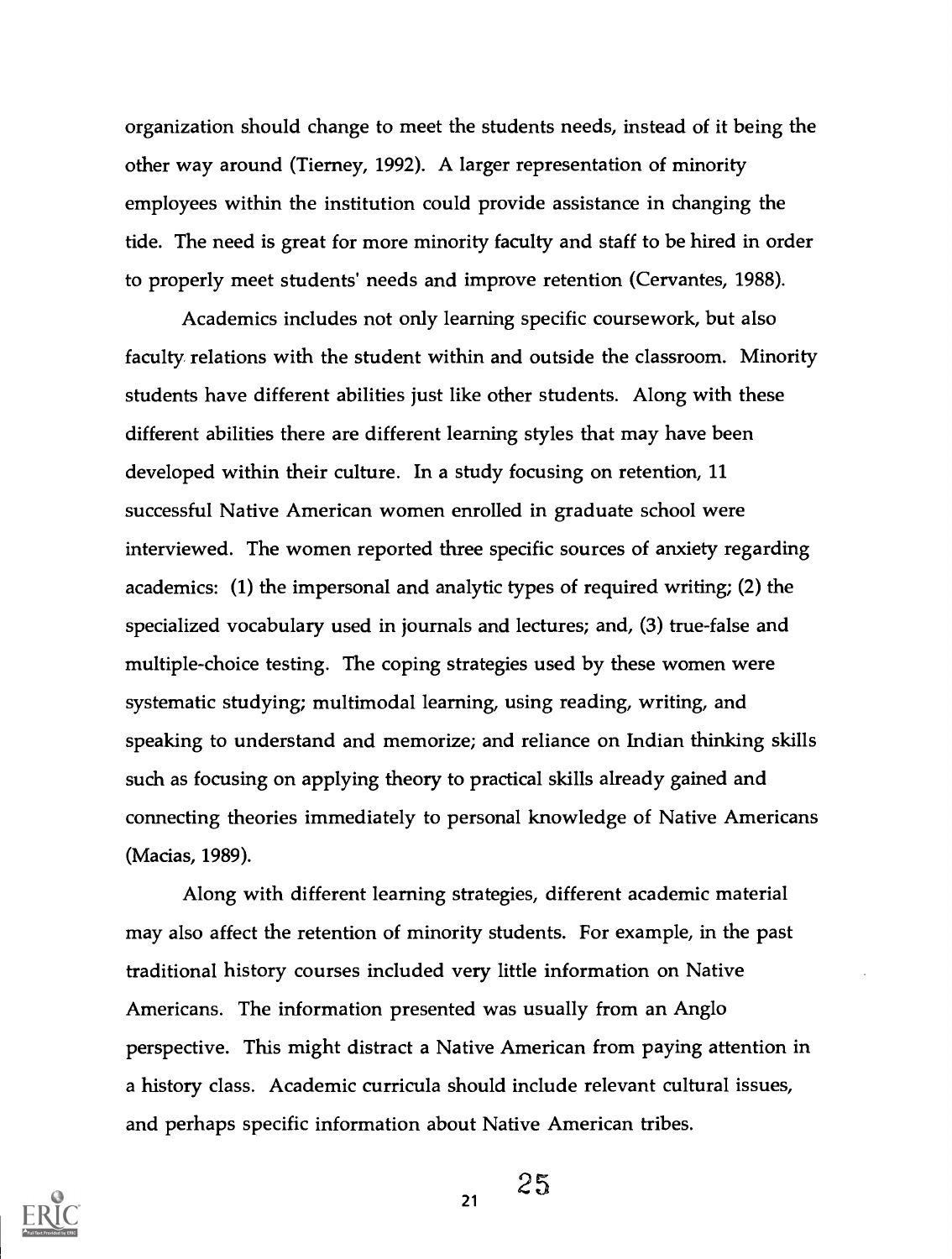In addition to course work, relevant practicum and internship experiences are important (Pipes, Westby and Inglebert, 1993). The academic world and the real world may be united through practica and internships. Even though cultural diversity is limited in many institutions of higher learning, that is not the case for our society as a whole. All students need to be prepared to work from a multicultural perspective. A true disservice is done to students if they only work within their own culture during school. Once they are on the job it might be too late to gain the needed knowledge or expertise.

Some rehabilitation programs are designed to include the "language and culture of the targeted groups and a practicum in an agency that serves members of the groups" (Armstrong, p. 24, 1992). This provides the students, minority or not, with a chance to work outside their own culture. The relationships minority students form with faculty are extremely important for their success. Non-Indian teachers can also play an important role in retaining minority students. Within the classroom, professors must be aware of potential communication barriers. They must also be aware of their own attitudes and try to be role models for promoting the success of all students. One often-recommended strategy is to use a variety of teaching styles in order to be responsive to all of the students.

The support cannot stop at the door of the classroom. Faculty must reach out to less verbal minority students by making appointments to talk with them. Frequent contact is necessary inside and outside the classroom. This can be done through mentoring or setting up a buddy system (Clark & Cheng, 1993). Programs like these are wonderful for improving the selfesteem of the student as well as encouraging them to attain their academic potential. Mentoring is effective in improving the success rate for all



 $22 \t26$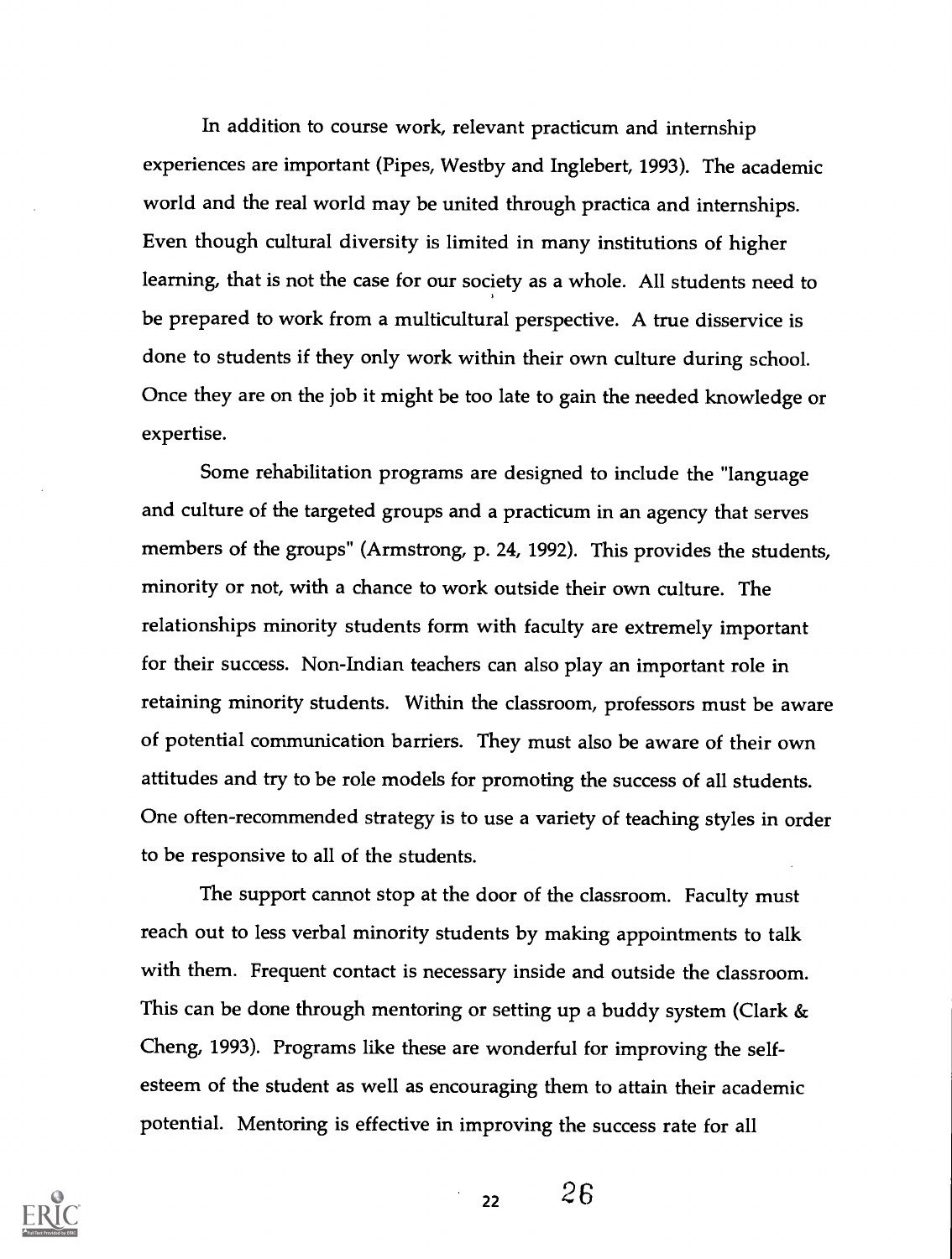students, not just minority students. To provide effective mentoring Adams and Wadsworth (1989) have suggested that information about cultural sensitivity and workshops on mentoring should be given to faculty on a regular basis, well planned retention initiatives with positive reinforcers should be used, faculty should be rewarded for their retention efforts, and the involvement of graduate students is essential.

Though it would be ideal to match minority students with a professor or graduate student with the same ethnicity and gender, this is probably impossible (Adams & Wadsworth, 1989). The minority faculty would be overloaded and it would limit the number of students who could be mentored. This relationship between the faculty and student is often the difference between the student's success and the student dropping out of school (Minority Student Today, 1995). The extra work for faculty is invaluable to the students and the institution; their efforts should be rewarded to reinforce their commitment. The institutions should reward faculty for teaching a diverse curriculum, developing out of class learning experiences, and similar activities. This will pay off for the institutions by providing a stable system of support for the minority students.

Student variables should not be overlooked or considered as something that is beyond the control of the institution. Instead, higher education should research and employ ideas to meet the needs of minority students and overcome the personal challenges that most minority students face. Empowering the Native American student to take charge of their academic success is part of successful retention. Academic advising' sometimes engenders little student and faculty interaction. Minority students need more from their academic advisors so they can learn the system, understand the procedures and learn information that will help them

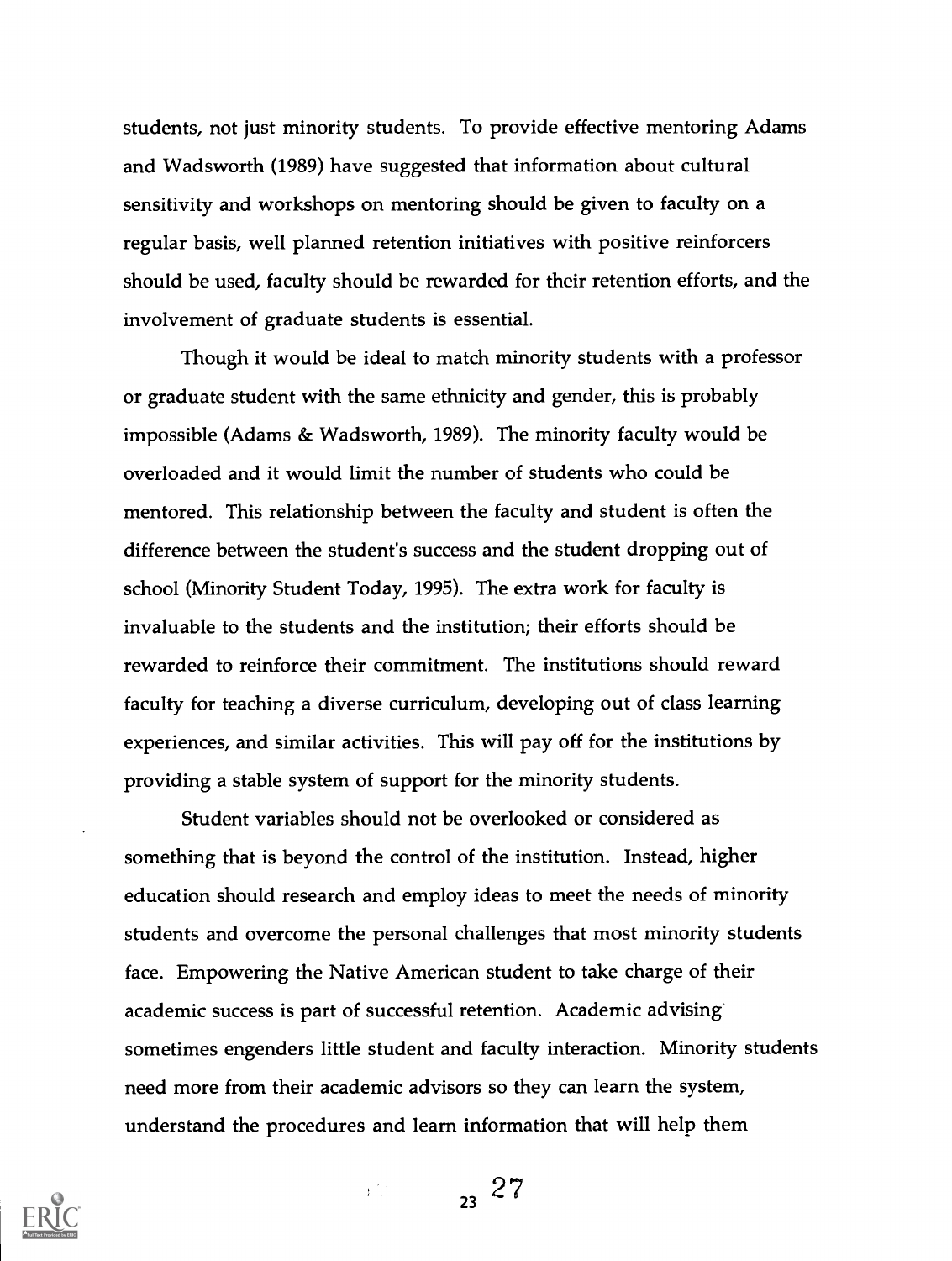function successfully in school. This can be accomplished through the intensive advising of minority students, which can establish a foundation that nontraditional minority students need in order to become successful at the university.

Along with other minority students, Native American students often have many barriers and challenges to overcome in a higher education setting. This population is even more challenging because it is small in comparison to many other minority groups. This fact limits the ability of schools to have enough minority students and faculty for a supportive learning environment. Knowing what the barriers are is half the battle to finding ways to improve retention. Ferron (1989) proposed five common situations faced by Native American women in higher education:

- (1) Women may have unique financial burdens;
- (2) Native American women may often be asked to explain "what it means to be Native American";
- (3) The women may be different in small ways (e.g., social pressures they feel and their psychological differences may affect retention);
- (4) Lack of adequate and culturally sensitive child care; and,
- (5) The need for more culturally sensitive counseling programs which involve tribal healers or elders to work with issues like alcohol abuse.

These problems are difficult to overcome without a support network on campus and an institution that is willing to help address these cultural barriers. Without support, these students will be more likely to drop out. A study at a southwestern university (Benjamin & Chambers, 1989) found that

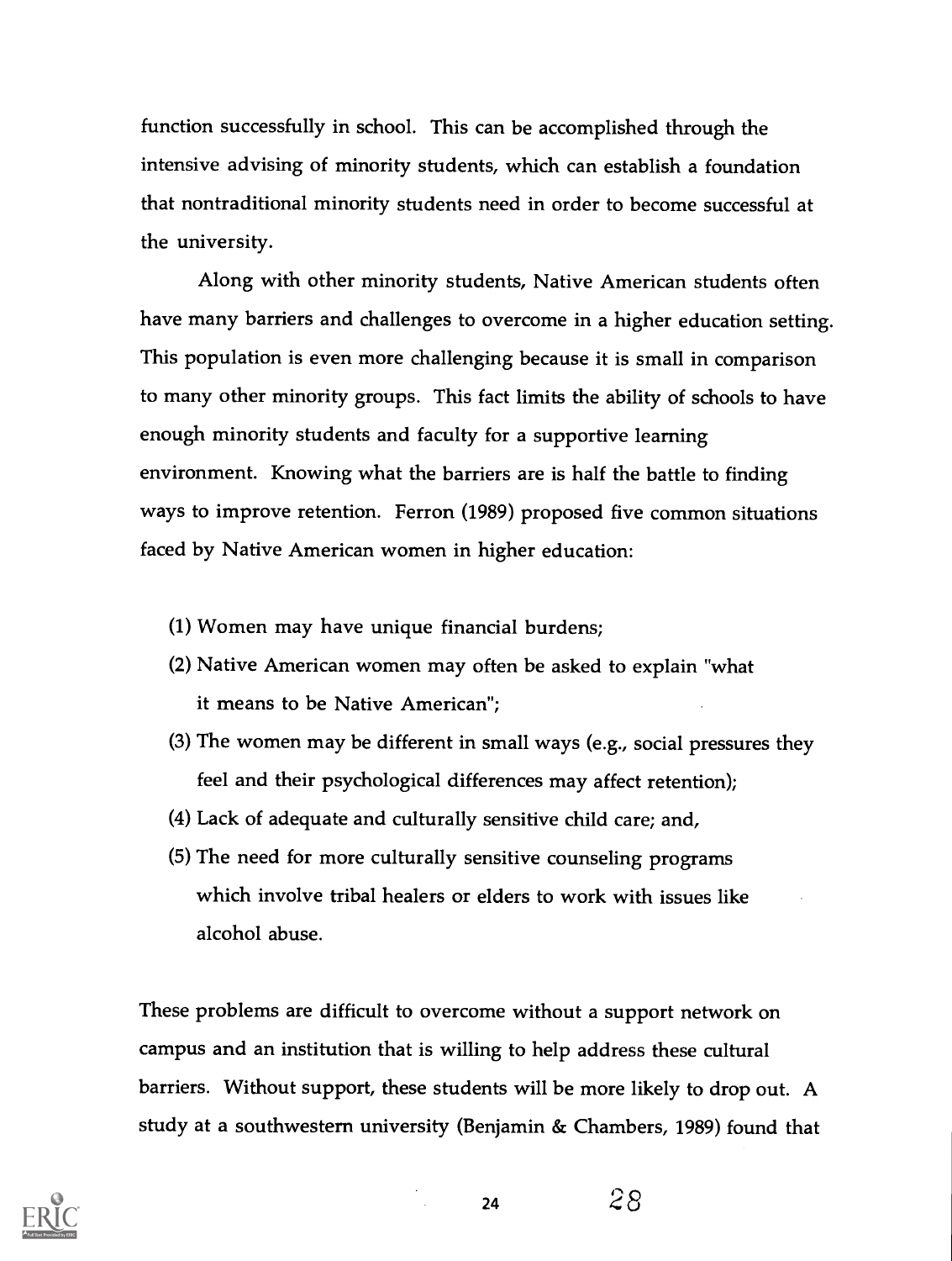of those Native American students who started as freshman in 1984, as of the fall of 1988, none had graduated. The study revealed several typical characteristics that promoted persistence for both non-Native and Native American students: Both typically had better persistence when they were traditional age students, they rate within top quarter of their high school class, they have higher ACT composite scores, were not admitted provisionally, and they have higher GPAs than non-persisters. Specific to the Native American population, persistence was not significantly better for students with higher high school grades than students with marginal grades, the class rank had less of an effect for persistence in Native American students in comparison to non-Native students, and although long-term persisters had a higher ACT score than the entering cohort, students from both ends of the range did not persist.

This study also found standards for college admissions, which have been in place and typically not changed for decades, were less reliable when predicting success in college for Native Americans (Benjamin & Chambers, 1989). To retain minority students, administrators need to take responsibility for making program adjustments, and the institution should promote empowerment for Native American students. Arizona State University requires funded Native American students to be in the program titled "Freshman Year Experience" which is a basic skills class used to support "atrisk" students (University of Arizona, 1996). Programs such as these promote a more positive attitude toward the minority students and can create a healthier attitude within the student. Considering these specific cultural issues and finding ways to overcome them creates pride within the students, and the university staff and faculty.

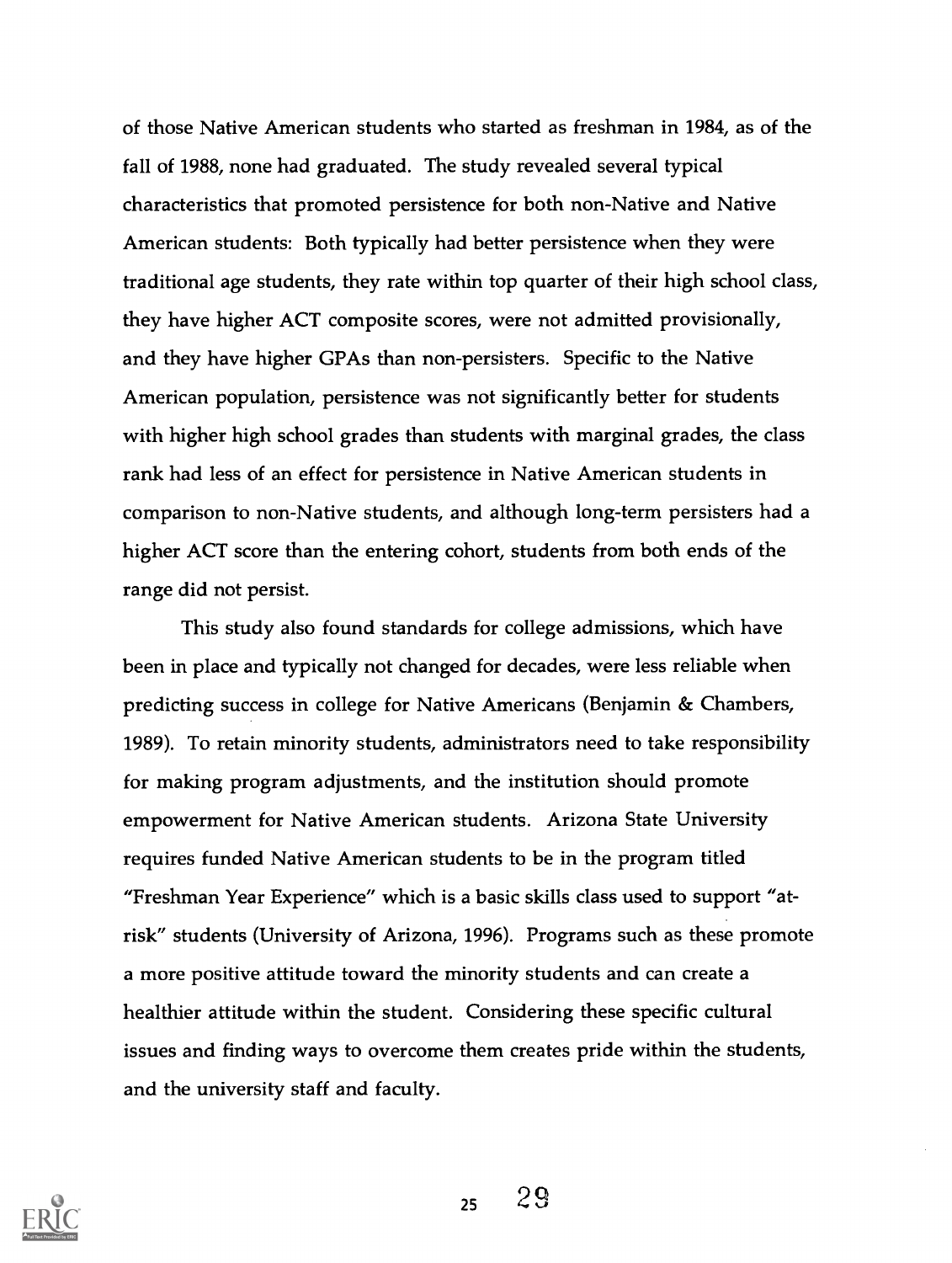## Model Programs and Best Practices

There have been many success stories regarding improving the recruitment and retention of minority students at colleges and universities. Rather than reinventing the wheel, models that have been used previously and have reported positive outcomes may be more effectively replicated.

Sometimes specific academic programs within the institutions find great success at creating their own minority recruitment and retention initiatives. Many times these programs seek funding outside the institution. The RAIN program (Retention for American Indian Nursing Students) works to increase the number of American Indian nurses who can provide culturally relevant health care. The program is funded by the Division of Nursing within the Indian Health Service. The program was implemented at the University of North Dakota in 1990. Since then, the retention rate for Native Americans has gone from 72% in the first year to 95% in 1995. The program's focus is on a holistic approach including: (1) fostering a sense of belonging; (2) intrusive monitoring; (3) aggressive advisement; (4) values clarification; and, (5) cultural awareness training. The program has had great success and the students have gone on to get good jobs and deliver quality care to their people (Minority Student Today, 1995).

The Department of Counseling and School Psychology at San Diego State University has a successful and innovative multicultural recruitment and retention program (Minority Student Today, p. unknown, 1995):

"The most obvious outcomes of our innovations include: (a) \$4.2 million in federal funding; (b) the successful recruitment, retention and graduation of culturally and linguistically diverse students, with



 $_{26}$  30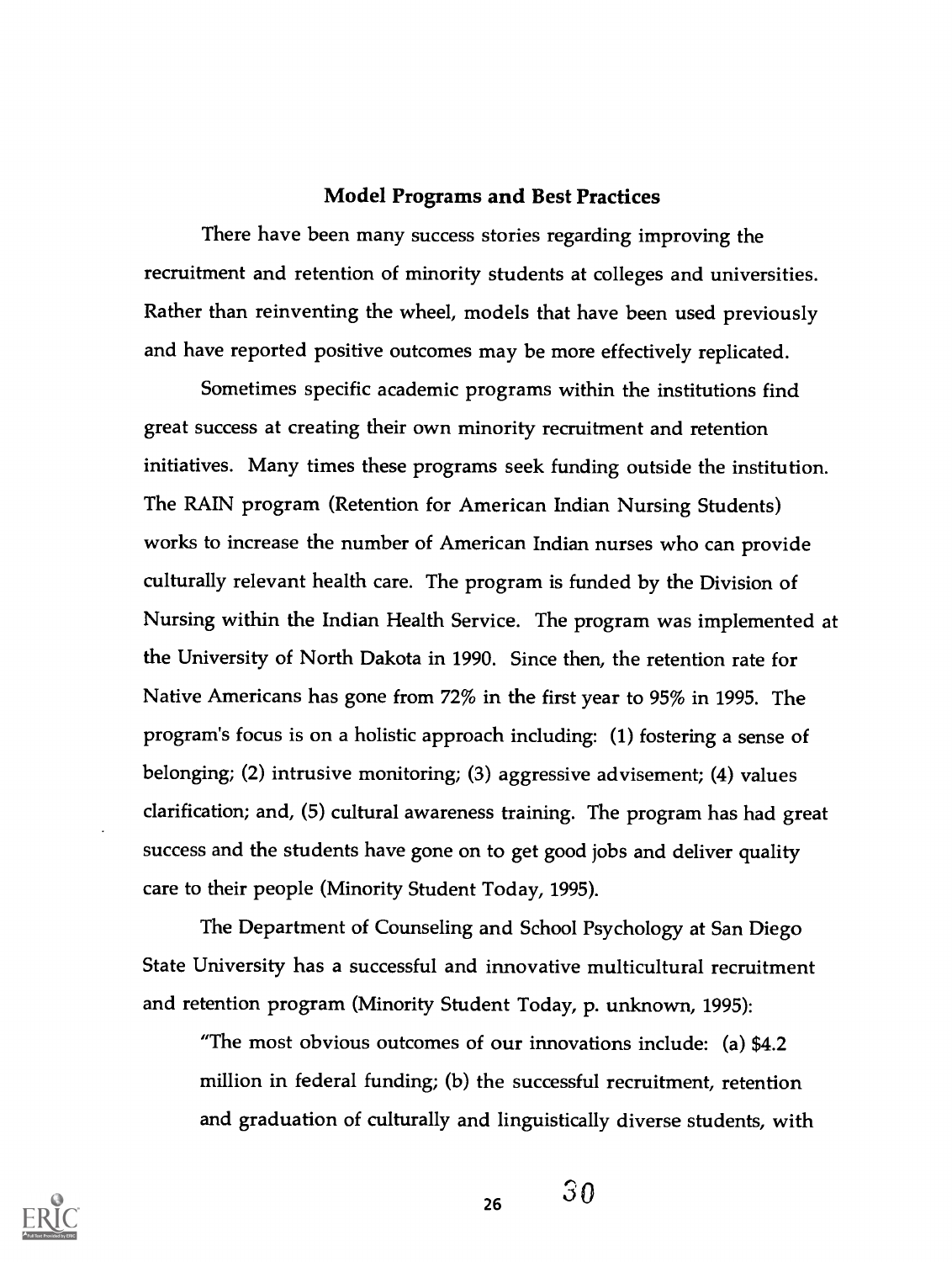an average enrollment of 70-75% students of color over the last five years; (c) the financial support of  $92\%$  of our current students (n= 35); (d) more than 140 papers and workshops focused on culture-specific or multicultural school psychology over the last six years; (e) the development of departmental faculty who interact and read the culture-focused papers of our students of color; (f) the infusion of multicultural issues, content and processes in all school psychology courses; (g) specialization in multicultural, cultural and linguistic diversity and, (h) an increasingly diverse faculty including one tenuretrack African-American male, one full time Chicano lecturer, and the part time (20-85%) involvement of African American, Latino(a), and American Indian faculty through teaching departmental as well as project courses."

San Diego State University implements nine elements that guide systematic change:

- Culturally compatible and culture-focused studies and processes.
- Continuous supervised field experiences.
- Mediation of the culture of graduate school with a summer orientation to clarify requirements and expectations.
- A critical mass of same-ethnic students and cohort cohesiveness of ethnic groups.
- Proximity to family; closeness promotes better success.
- Equitable admissions; criteria apply to all graduate applicants.
- Unobligated financial support involving grants, not loans.
- Sense of community, belongingness, and ownership; and

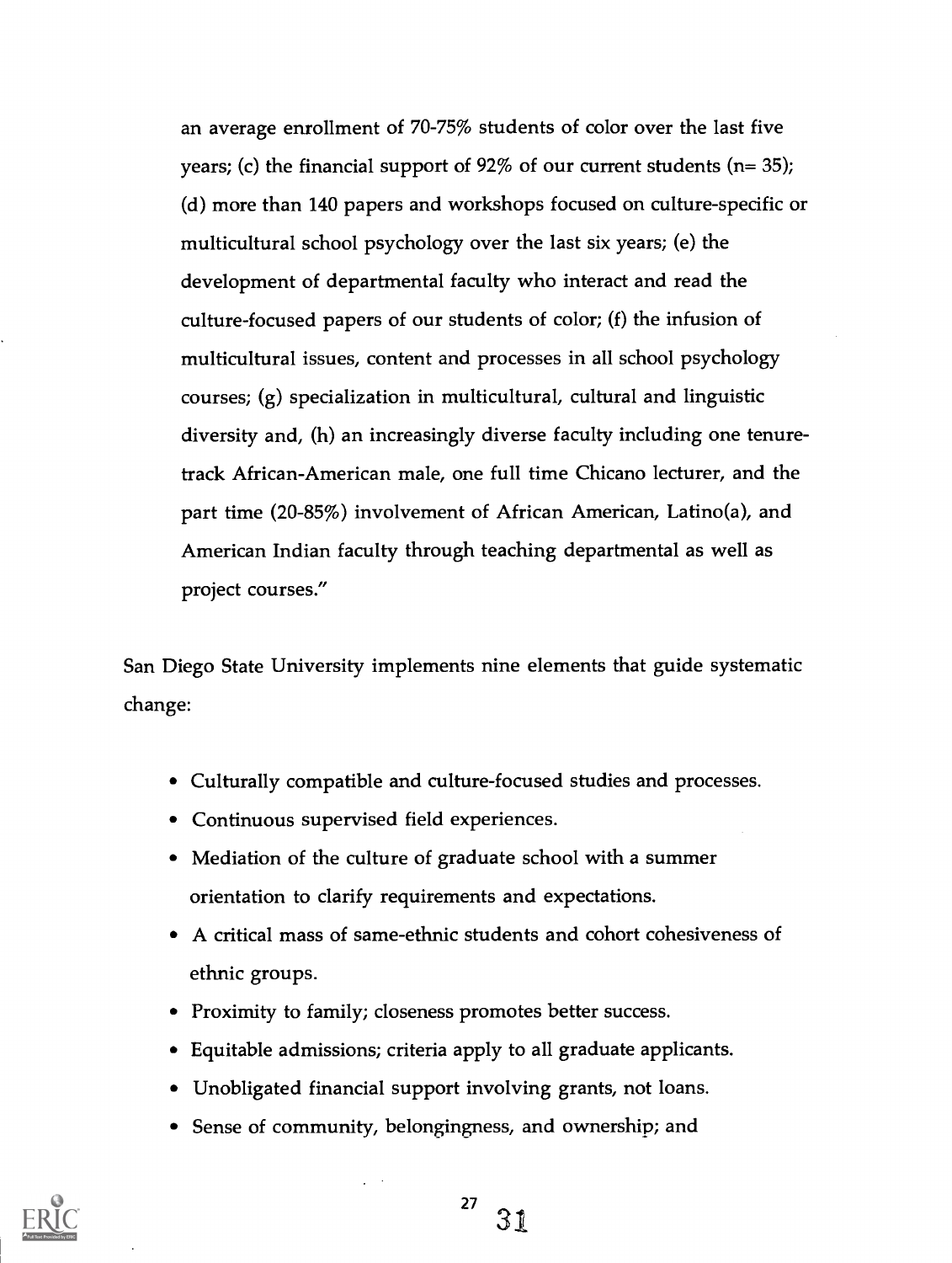• Role models and mentors.

Other programs provide a broader institution-wide approach. Binghamton University uses a program called "The Collegiate Science and Technology Entry Program" which promotes the recruitment and retention of minorities and socio-economically deprived students; 193 students in five disciplines are supported by the program. The services include advising (academic, career and personal), counseling, program planning, and mentoring. Other support programs such as remedial courses and tutoring are available as needed. Enrichment supports include training in study skills, time management, stress management, test taking skills and reduction of test anxiety, mathematics and science skills, and the use of library and computer resources. The students also have bi-weekly support group meetings, and assigned research internships (Minority Student Today, 1995).

The University of Arizona promotes a program specifically for Native Americans. The Native American Resource Center provides academic support, retention services, and referrals to resources on campus, and extends services to a variety of programs. It also provides cultural activities that promote Native American activities.

At Florida Atlantic University, the Division of Student of Affairs and the Office of Minority Student Services have implemented aggressive recruitment and retention initiatives. The programs are the Tutorial Assistance Program, Transfer Outreach Program, College Success Course, Book Loan Program, College Success Center, Freshman Honors Ceremony, IMPAC Awards Ceremony, Society of Black Achievers & Hispanic Initiative Program, Orientation Workshops, College Reach-Out, Junior /Senior Day, Cultural Activities and a University-Wide Mentoring Program. These

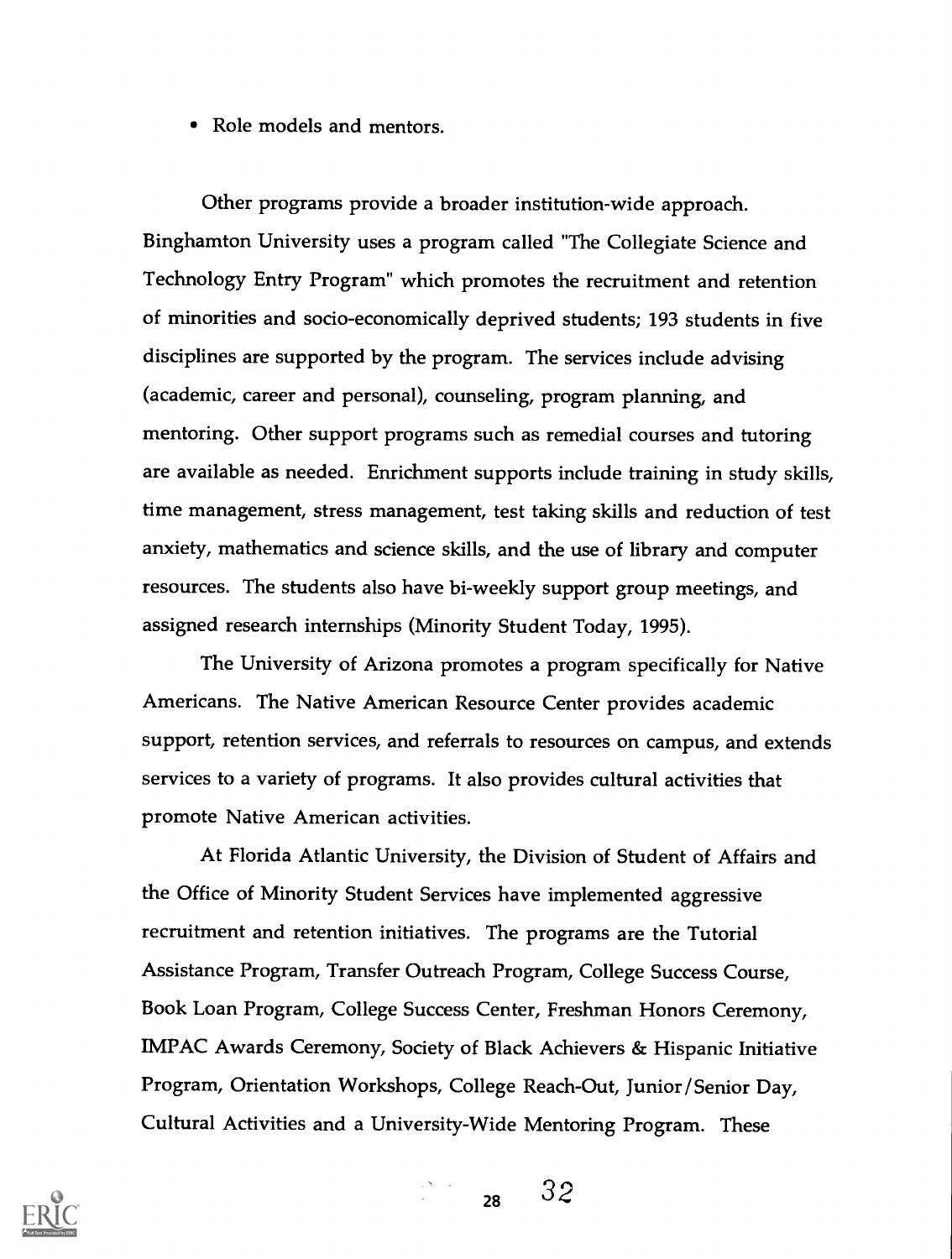programs provide a wide range of support to all minority students at the university (Minority Student Today, 1995).

Another way to tailor a program is to provide the education in the geographic area of the population being targeted. For example, Antioch University, in conjunction with the Tulalip Tribes and Marysville School District, provided a B.A. program in Teacher Certification and Human Resources on the reservation. The university offered on-site classes, full-time faculty, culturally enriched courses, scholarship funding, and language classes. The Marysville District provides practicum and student teacher experiences, access to computer labs, paid release time for Native American teaching assistants to complete their degrees, and priority hiring for Native American teachers. The tribe provides financial assistance, paid release time for tribal employees, money for living expenses and computers and classroom space on the reservation.

The success factors identified for this program are: 1) Relationships; 2) All students are Native American; 3) On-site student services; 4) Extended time to complete courses; and, 5) Course content and context. The program started in 1994 with 7 students; it now has 15, with 10 active full-time students. Programs such as these have been implemented at various universities throughout the United States. The outreach the university provides is an excellent way to reach nontraditional students and service students who would have otherwise gone without the higher education.

Recruiting and retaining minority students is more work than a garden, but it is a comparable process. Small seeds can produce large returns with time, attention, and commitment. As is apparent from this review of the literature on the recruitment and retention of minority students, there is no lack of good ideas. It is time to implement the ideas to benefit more

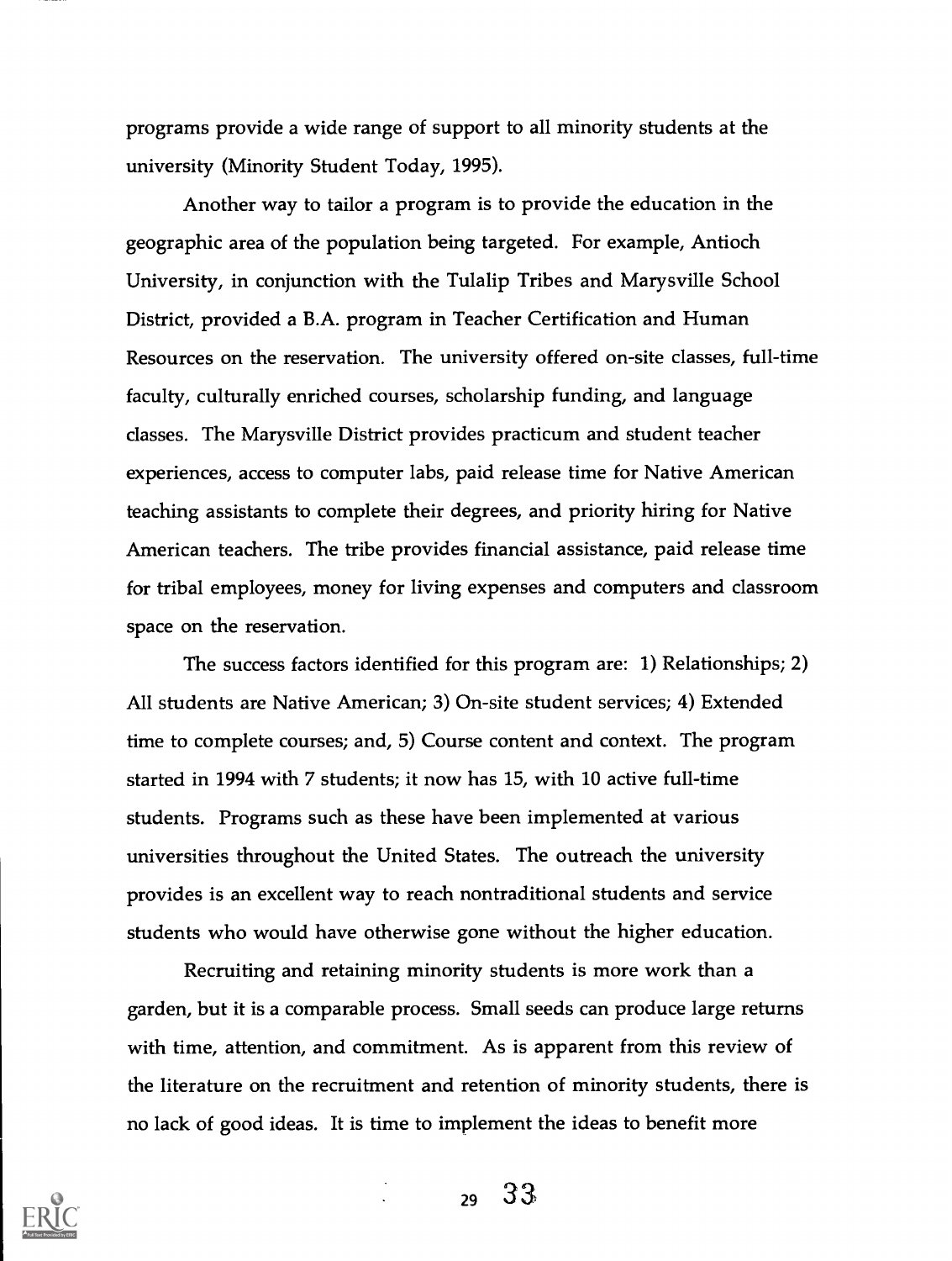students. The success of minority students and support programs is contingent on the care and attention provided. Without it, students will not thrive; with it, students have a chance to bloom and reach their full potential.

 $\mathbf{r}$ 

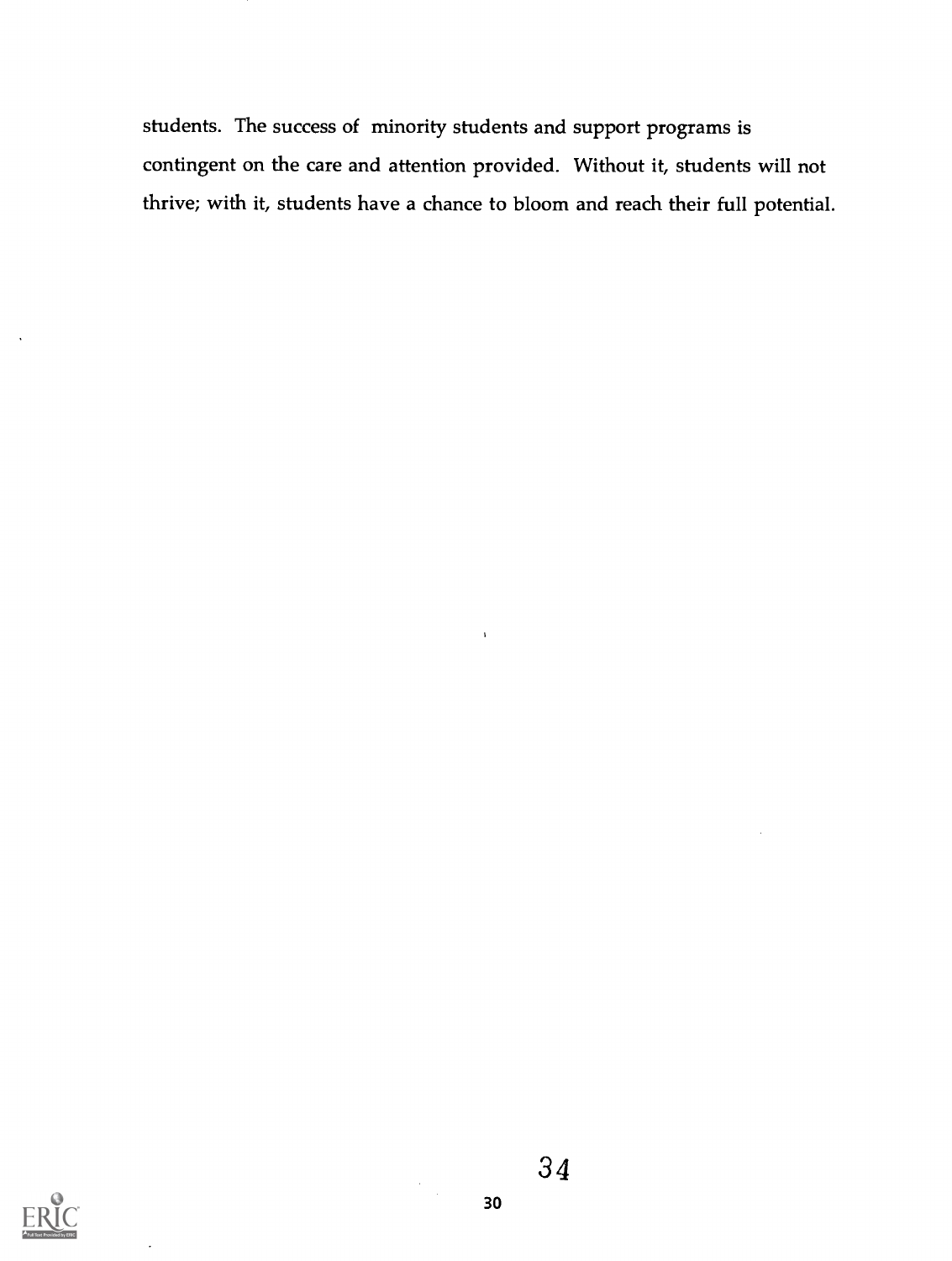#### References

- Adams, H.G. (1998). Tomorrow's Professorate: Insuring Minority Participation through Talent Development Today. Washington, DC: Engineering Dean's Council Student Pipeline Workshop. (ERIC Document Reproduction Service No. ED 291 273).
- Adams, M.C., & Wadsworth, E. (1989). Meeting the National Need for Minority Scholars and Scholarship: Policies and Actions. Stony Brook, NY: State University of New York. (ERIC) Document Reproduction Service No. ED 333 053).
- American Psychological Association (1995, July). Communique. Washington, DC.
- Armstrong, M.J. (1992). Integrating a Cultural Perspective into Rehabilitation Education. Practicing Anthropology, 14, 1, 24-27.
- Benjamin, D.P., & Chambers, S.L. (1989). Native American Persistence in Higher Education: Toward a Competency Model. (ERIC Document Reproduction Service No. ED 308 778).
- Benjamin, D.P., Chambers, S., & Reiterman, G. (1993, January). A Focus on American Indian College Persistence. Journal of American Indian Education, 24-39.
- Beaulieu, D. (1991). The State of the Art: Indian Education in Minnesota. Change, 23 2, 31-35.
- Boone, Young, & Associates (1984). Minority Enrollment in Graduate and Professional Schools. Government Document.
- Cervantes, 0. (1988). What Universities and Counseling Centers Can Do To Address the Problem, of Low Admission, Attrition, And Retention of

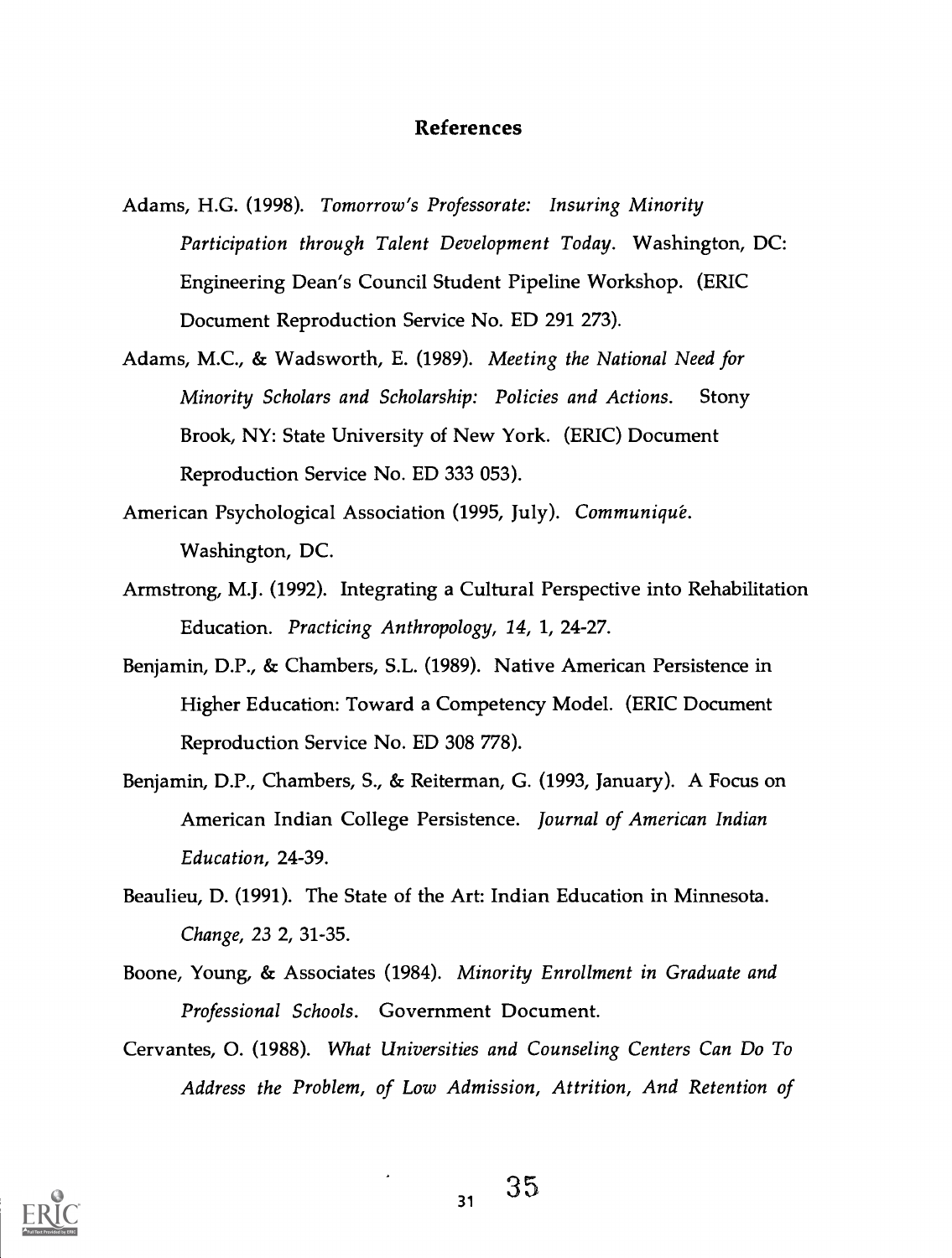Minority Students. (ERIC Document Reproduction service No. ED 304 049).

- Clark, L.W., & Cheng, L.L. (1993). Faculty Challenges in Facing Diversity. In L.W. Clark (Ed.), Faculty and Student Challenges in Facing Cultural and Linguistic Diversity, (pp. 17-24). Springfield, IL: Charles C. Thomas.
- Cola, T.J. (1994, December 29). Professor urges South Dakota students to explore psychology. Indian Country Today, A6.
- Dolence, M.G., (1991). Setting the Context for Evaluation of Recruitment and Retention Programs. In D. Hossler, editor, Evaluating Student Recruitment Programs. New Directions for Institutional Research, 70. San Francisco: Jossey-Bass.
- Ferron, R. (1991). Affirmative Action and Equal Opportunity for American Indians in Higher Education. In Opening the Montana Pipeline (pp. 19-32). Sacramento, CA: Tribal College Press.
- Hammond, W.R., & Yung, B. (1993). Minority Student Recruitment and Retention Practices Among Schools of Professional Psychology: A National Survey and Analysis. Professional Psychology: Research and Practice, 24 (1), 3-12.
- Hill, N. (1991). American Indian Student Retention: Pedagogy and Self-Determination. In Opening the Montana Pipeline (pp. 46-62). Sacramento, CA: Tribal College Press.
- Isaac, P.D. (1986). Recruitment, Retention, and Graduation of Minority Graduate Students. Paper presented at the Annual Convention of the American Psychological Association, Washington, DC. (ERIC Document Reproduction Service No. ED 281 518).

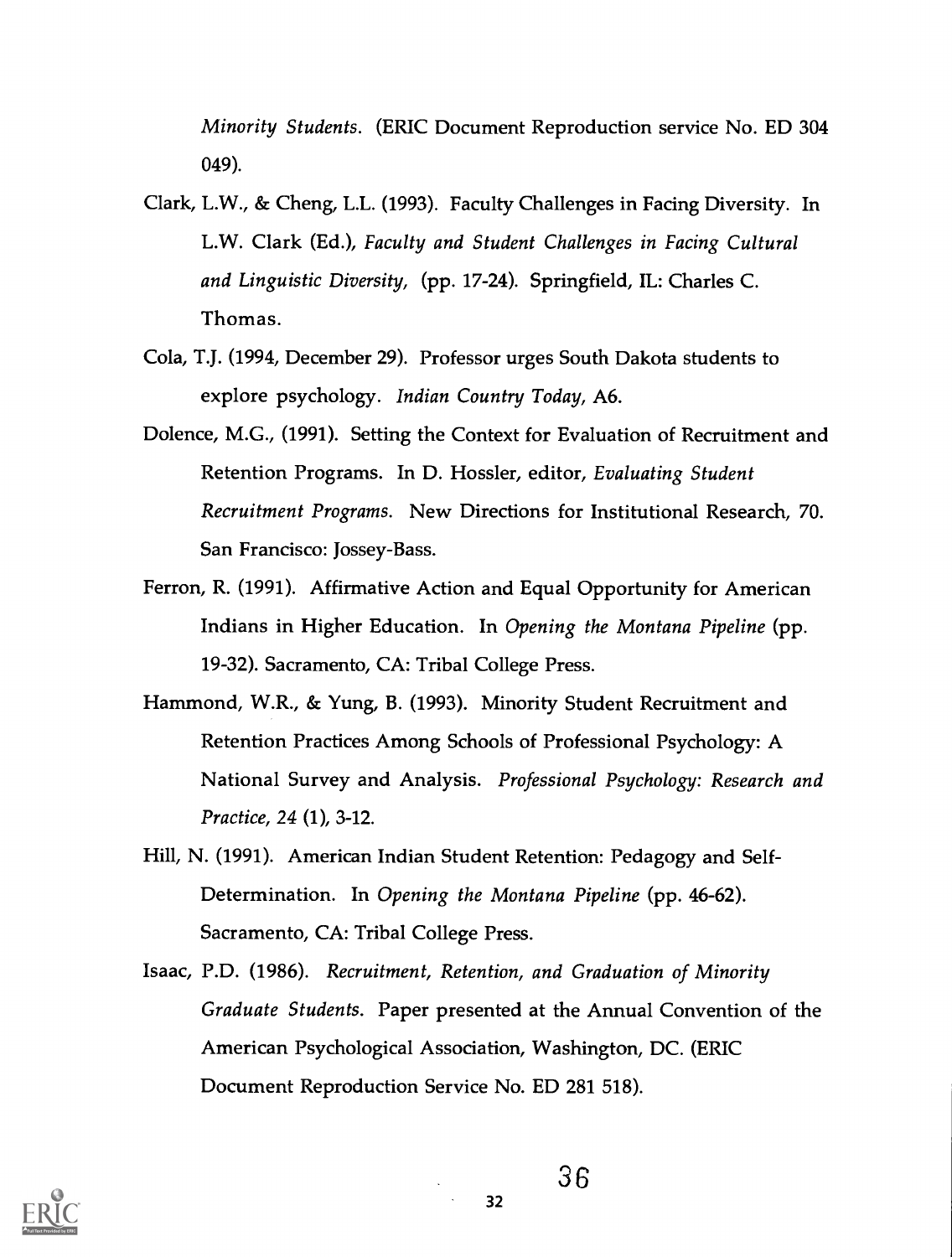- Kidwell, C.S. (1991). The Vanishing Native Reappears in the College of Curriculum. Change, 23 2, 199-23.
- Knapp, C.S. (1991). American Indians in Higher Education. Unpublished manuscript.
- LaCounte, D.W. (1987, Summer). American Indian Students in College. In D. Wright (Ed.), Responding to the Needs of Today's Minority Students: New Directions for Student Services, 38. San Francisco: Jossey-Bass.
- Macias, C.J. (1989). American Indian Academic Success: The Role of Indigenous Learning Strategies. Journal of American Indian Education, 43-52.
- McGovern, T.V. (Ed.) (1993). Handbook for Enhancing Undergraduate Education in Psychology. Washington, DC: American Psychological Association.
- McHolland, J., Lubin, M., & Forbes, W. (1990). Problems in Minority Recruitment and Strategies for Retention. In Toward Ethnic Diversification in Psychology Education and Training, (pp. 137-152). Washington DC: APA.
- McShane, D. (1988). Becoming a psychologist: A challenge for American Indian students. In P.J. Woods (Ed.), Is Psychology for them? A guide to undergraduate advising. Washington, DC: American Psychological Association.
- The Minority Student Today. (1995). Recruitment, Retention, and Success. Conference Proceedings, October 15-18, 1995. San Antonio, TX: University of South Carolina, Division of Regional Campuses and Continuing Education.

The Nation (1993, August 25). The Chronicle of Higher Education, pp. 16, 33.

 $\mathcal{L}^{\mathcal{A}}$ 

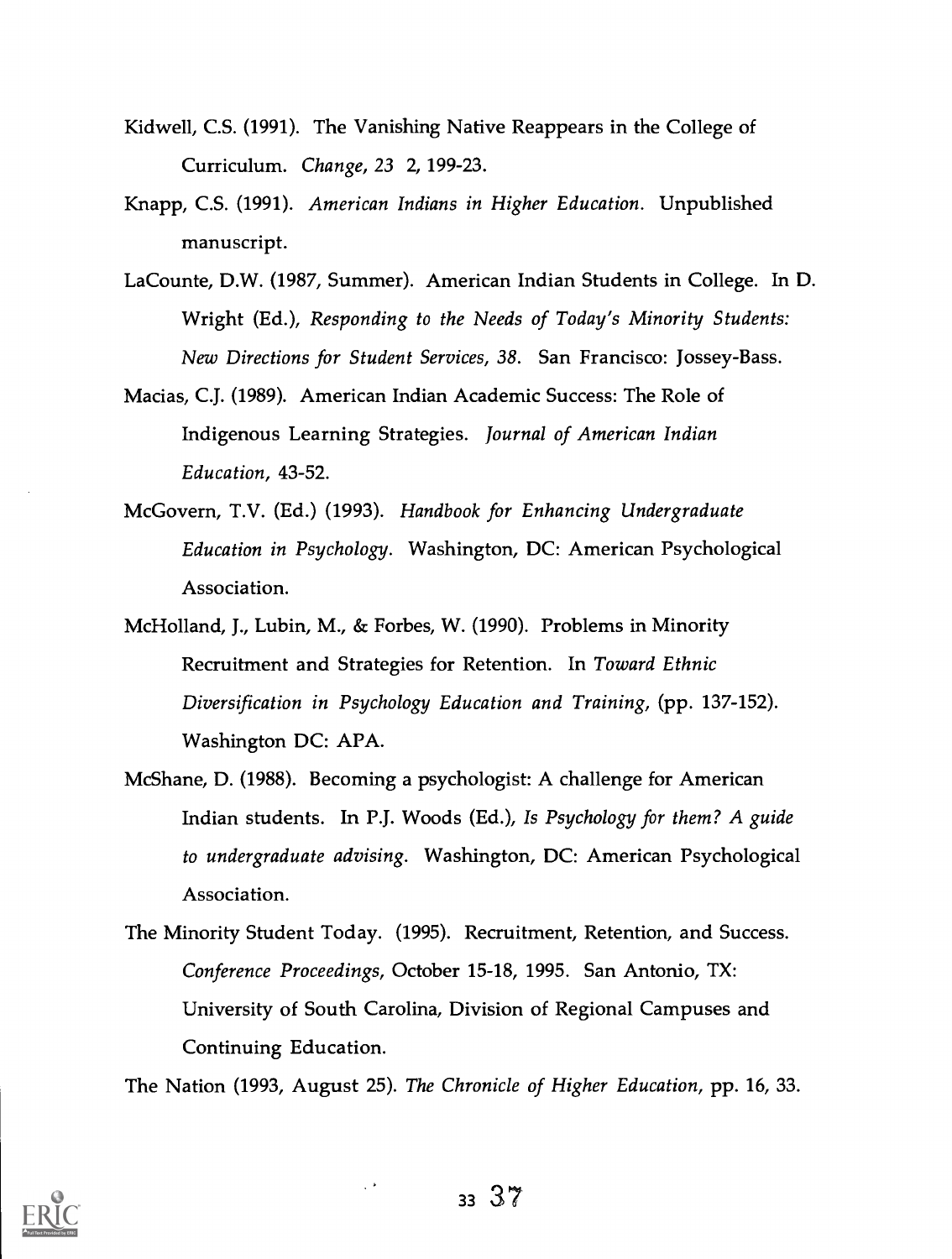- Pepion, K. (1991). Psycho-Social Adjustment of American Indian College Students: A Study of Indian Student Stress and Coping. In Opening the Montana Pipeline, (pp. 63-75). Sacramento, CA: Tribal College Press.
- Pipes, M.A., Westby, C.E., & Inglebert, E. (1993). Profile of Native American Students. In L.W. Clark (Ed.), Faculty and Student Challenges in Facing Cultural and Linguistic Diversity, (pp. 148-169). Springfield, IL: Charles C. Thomas.
- Ponterotto, J.G., Martinez, F.M., & Hayden, D.C. (1986). Student Affirmative Action Programs: A Help of Hindrance to Development of Minority Graduate Students? Journal of College Student Personnel, 27 (4), 318- 325.
- Pruitt, A.S. (1989). Access and Retention of Minority Graduate Students. In W.E. Ward & M.M. Cross (Ed.) Key Issues in Minority Education, (pp. 80-95). Norman: University of Oklahoma Press.
- Puente, A.E. (with Blanch, E., Candland, D.K., Denmark, F.L., Laman, C., Lutsky, N., Reid, P.T., & Schiavo, R.S.) (1993). Toward a Psychology of Variance: Increasing the Presence and Understanding of Ethnic Minorities in Psychology. In Handbook for Enhancing Undergraduate Education in Psychology, (pp. 71-92).
- Tierney, W.G. (1992). Official Encouragement, Institutional Discouragement: Minorities in Academe-The Native American Experience. Norwood, NJ: Ablex Publishing.
- Trimble, J.E. (1991). The Mental Health Service and Training Needs of American Indians. In H.F. Meyers, et. al. (Eds.), Ethnic Minority Perspectives on Clinical Training & Services in Psychology, (pp. 43-48). Washington, DC: American Psychological Association.

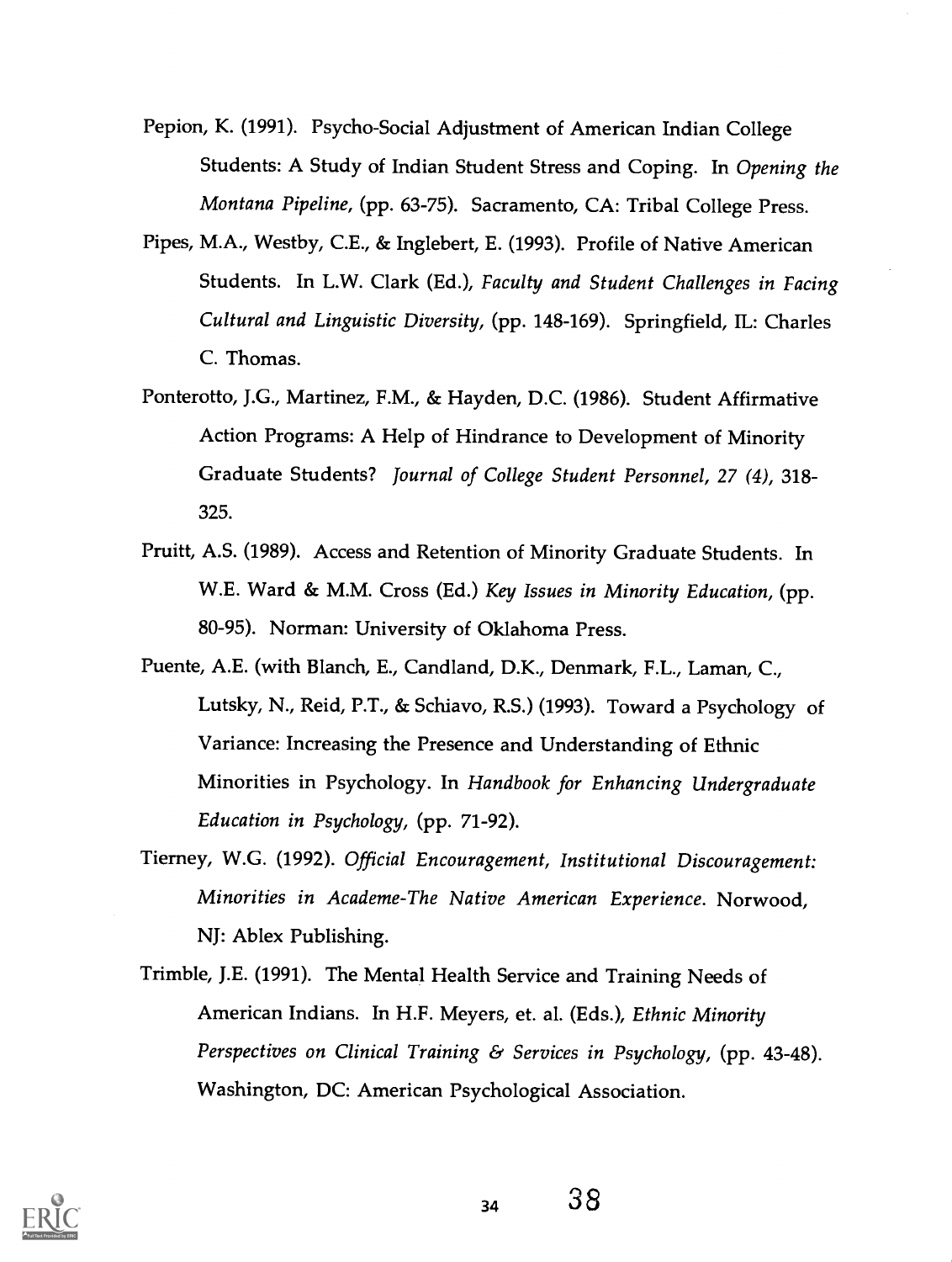- University of Arizona (1996). RETAIN '96, Retention in Education for Today's American Indian Nations, April 20-23. 1996. Tucson, AZ: Native American Resource Center.
- Wells, R.N. (1989). A Survey of American Indian Students. Canton, NY: St. Lawrence University. (ERIC Document Reproduction service No. ED 311 778).